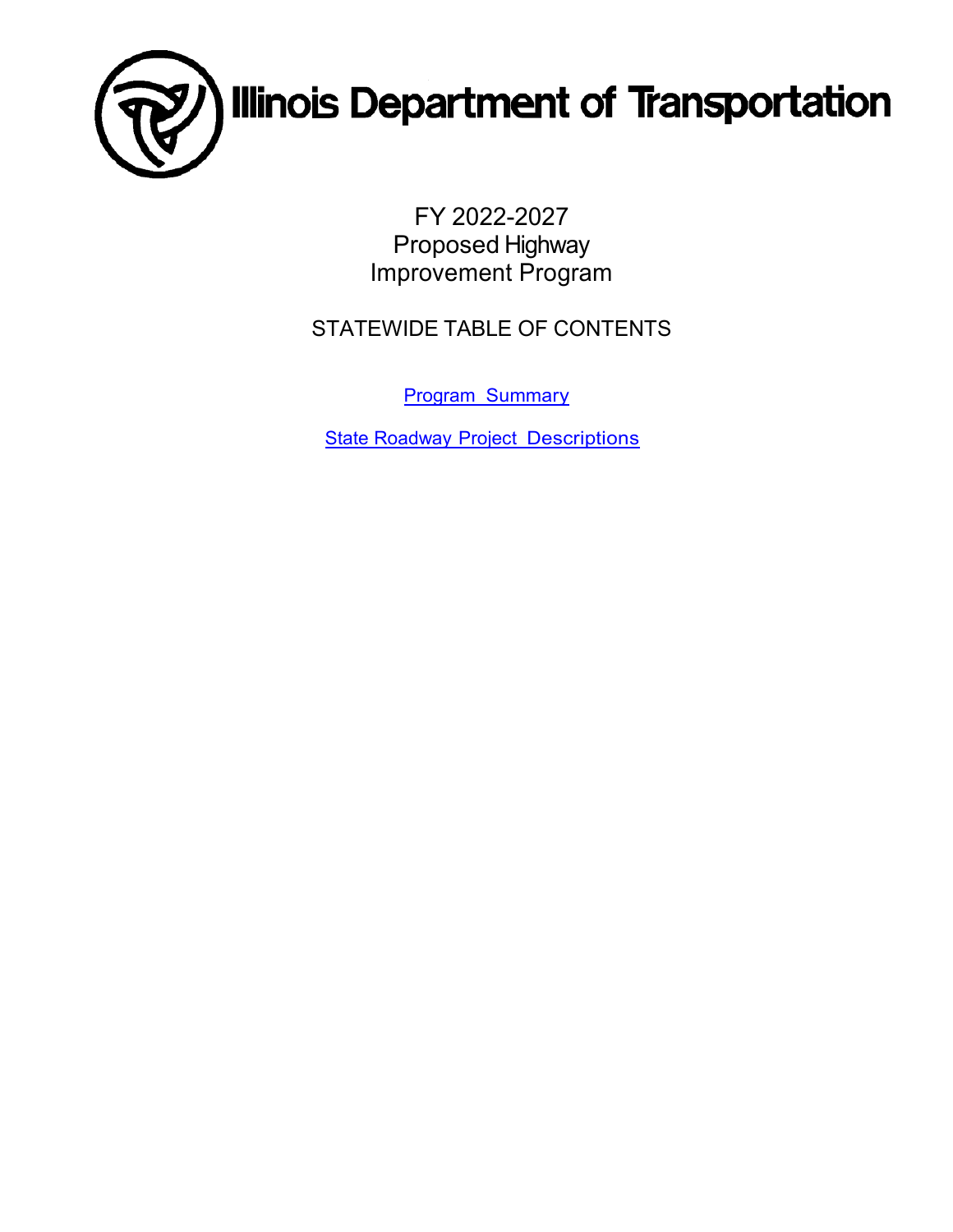#### **TRANSPORTATION PROGRAM SUMMARY ILLINOIS DEPARTMENT OF TRANSPORTATION STATEWIDE LINE ITEMS FOR HIGHWAY PROJECTS**

<span id="page-1-0"></span>The FY 2022-2027 Proposed Highway Improvement Program includes \$1.7 billion for Statewide Line Item projects. These budget line items are used to reserve funds for types of work for which the need is anticipated but exact locations or other details are not known in program development. In some cases, actual projects are identified for these line items during the course of the current fiscal year. In other cases, the funds are reserved in the later years of the program for projects to be identified in subsequent programs. A complete list is included, but as examples, the statewide projects provide funding for:

- Work zone and highway safety
- Traffic control improvements
- Bridge maintenance activities
- Roadway-related improvements that are performed by non-state forces
- Emergency road and bridge repairs
- Federally mandated training programs and support services
- Economic Development Program
- Environmental studies
- Engineering for miscellaneous work statewide
- Railroad crossing safety projects
- Local Truck Access Route Program (TARP)
- Illinois Transportation Enhancement Program
- Safe Routes to School Program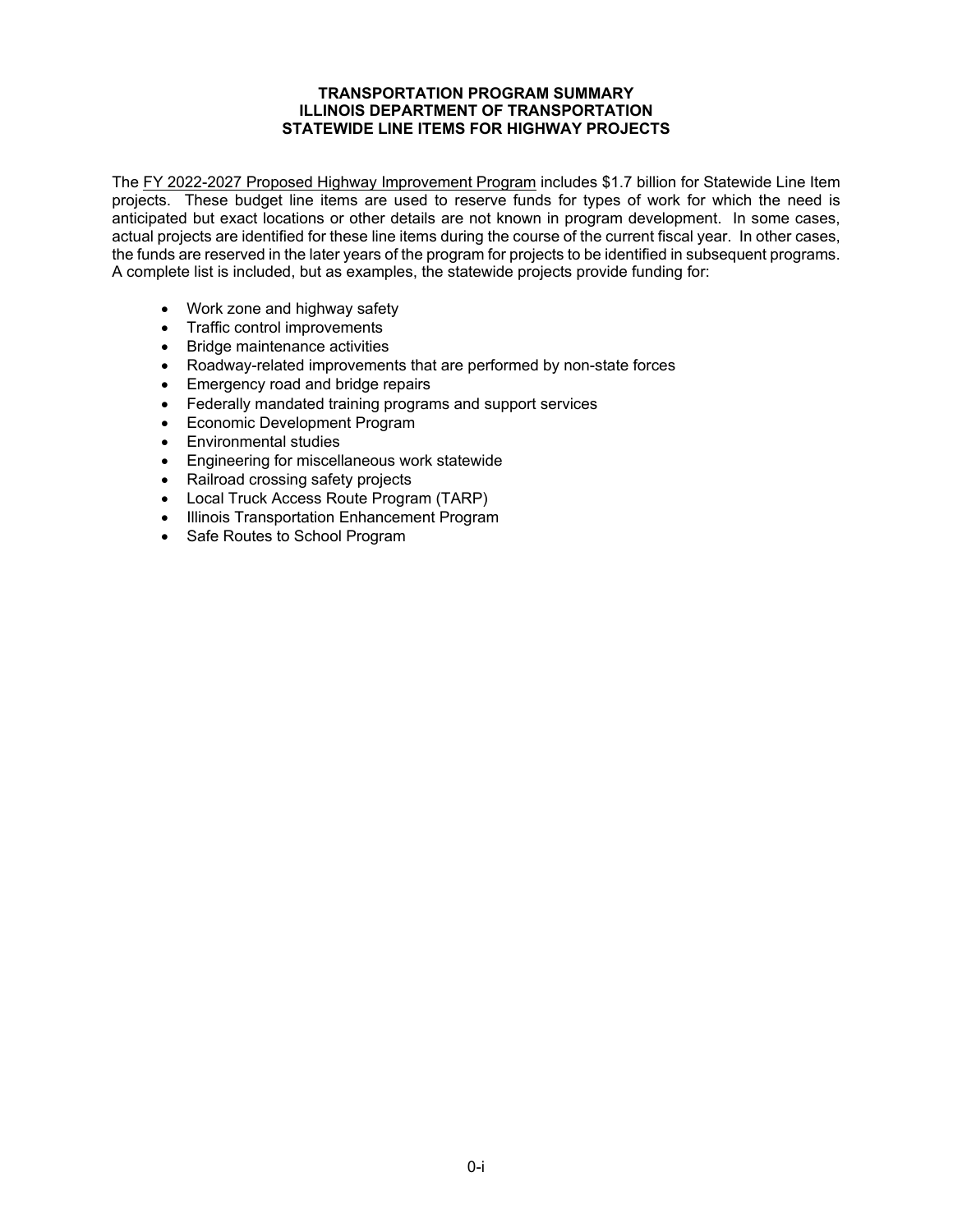<span id="page-2-0"></span>

| Route / Street | Location                                                            | Improvements               | Est. Cost   | County         |                | <b>MYP Years</b> |
|----------------|---------------------------------------------------------------------|----------------------------|-------------|----------------|----------------|------------------|
|                |                                                                     | <b>TAMP Category</b>       |             |                |                | Past Current     |
| <b>VARIOUS</b> | STIC (STATE TRANSPORTATION INNOVATION<br>COUNCIL) INCENTIVE PROGRAM | PRELIMINARY ENGINEERING    | \$125,000   | <b>VARIOUS</b> | 3              | 2022             |
|                |                                                                     | MISCELLANEOUS IMPROVEMENTS |             |                |                |                  |
| <b>VARIOUS</b> | STIC (STATE TRANSPORTATION INNOVATION<br>COUNCIL) INCENTIVE PROGRAM | PRELIMINARY ENGINEERING    | \$250,000   | <b>VARIOUS</b> | $\overline{2}$ | 2023-2027        |
|                |                                                                     | MISCELLANEOUS IMPROVEMENTS |             |                |                |                  |
| <b>VARIOUS</b> | RAILROAD INTERCONNECT UPGRADES                                      | RR INTERCONNECT            | \$500,000   |                | $\mathbf{1}$   | 2022             |
|                |                                                                     | MISCELLANEOUS IMPROVEMENTS |             |                |                |                  |
| <b>VARIOUS</b> | RAILROAD INTERCONNECT UPGRADES                                      | RR INTERCONNECT            | \$1,000,000 |                | $\mathbf{1}$   | 2023-2027        |
|                |                                                                     | MISCELLANEOUS IMPROVEMENTS |             |                |                |                  |
| <b>VARIOUS</b> | CENTRAL MATERIALS TESTING & ENGINEERING<br><b>SERVICES</b>          | CE QA/MATERIALS TESTING    | \$500,000   | <b>VARIOUS</b> | 2              | 2022             |
|                |                                                                     | MISCELLANEOUS IMPROVEMENTS |             |                |                |                  |
| <b>VARIOUS</b> | CENTRAL MATERIALS TESTING & ENGINEERING<br><b>SERVICES</b>          | CE QA/MATERIALS TESTING    | \$1,000,000 | <b>VARIOUS</b> | $\overline{2}$ | 2023-2027        |
|                |                                                                     | MISCELLANEOUS IMPROVEMENTS |             |                |                |                  |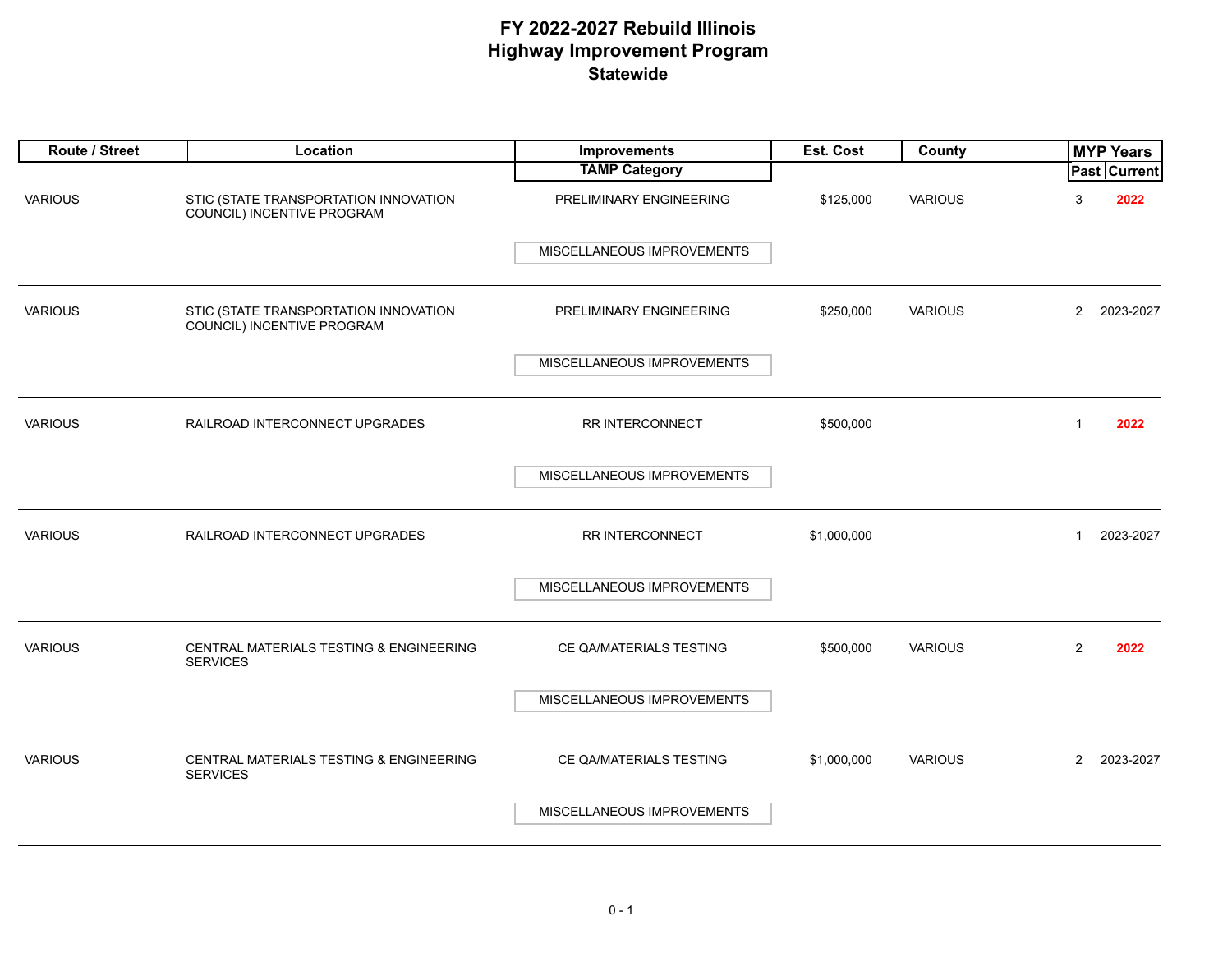| Route / Street | Location                                                                                                      | <b>Improvements</b>        | Est. Cost    | County     |                | <b>MYP Years</b>    |
|----------------|---------------------------------------------------------------------------------------------------------------|----------------------------|--------------|------------|----------------|---------------------|
|                |                                                                                                               | <b>TAMP Category</b>       |              |            |                | <b>Past Current</b> |
| <b>VARIOUS</b> | OUTDOOR ADVERTISING ILLEGAL SIGN REMOVAL                                                                      | <b>MISCELLANEOUS</b>       | \$1,300,000  | STATE-WIDE | 2              | 2022                |
|                |                                                                                                               | MISCELLANEOUS IMPROVEMENTS |              |            |                |                     |
| <b>VARIOUS</b> | OUTDOOR ADVERTISING ILLEGAL SIGN REMOVAL                                                                      | <b>MISCELLANEOUS</b>       | \$2,000,000  | STATE-WIDE | $\overline{2}$ | 2023-2027           |
|                |                                                                                                               | MISCELLANEOUS IMPROVEMENTS |              |            |                |                     |
| <b>VARIOUS</b> | ILLINOIS COMPETITIVE FREIGHT PROGRAM -<br>INTELLIGENT TRUCK PARKING AVAILABILITY<br><b>INFORMATION SYSTEM</b> | MISCELLANEOUS PROJECTS     | \$3,905,000  | STATE-WIDE | 3              | 2022                |
|                |                                                                                                               | MISCELLANEOUS IMPROVEMENTS |              |            |                |                     |
| <b>VARIOUS</b> | <b>BRIDGE PAINTING</b>                                                                                        | <b>BRIDGE PAINTING</b>     | \$20,000,000 | STATE-WIDE | 3              | 2022                |
|                |                                                                                                               | PRESERVATION - BRIDGES     |              |            |                |                     |
| <b>VARIOUS</b> | <b>BRIDGE PAINTING</b>                                                                                        | <b>BRIDGE PAINTING</b>     | \$40,000,000 | STATE-WIDE | $\mathbf{2}$   | 2023-2027           |
|                |                                                                                                               | PRESERVATION - BRIDGES     |              |            |                |                     |
| <b>VARIOUS</b> | MAJOR BRIDGE PREVENTIVE MAINTENANCE<br>PROGRAM                                                                | <b>BRIDGE REPAIR</b>       | \$12,000,000 | STATE-WIDE | 3              | 2022                |
|                |                                                                                                               | PRESERVATION - BRIDGES     |              |            |                |                     |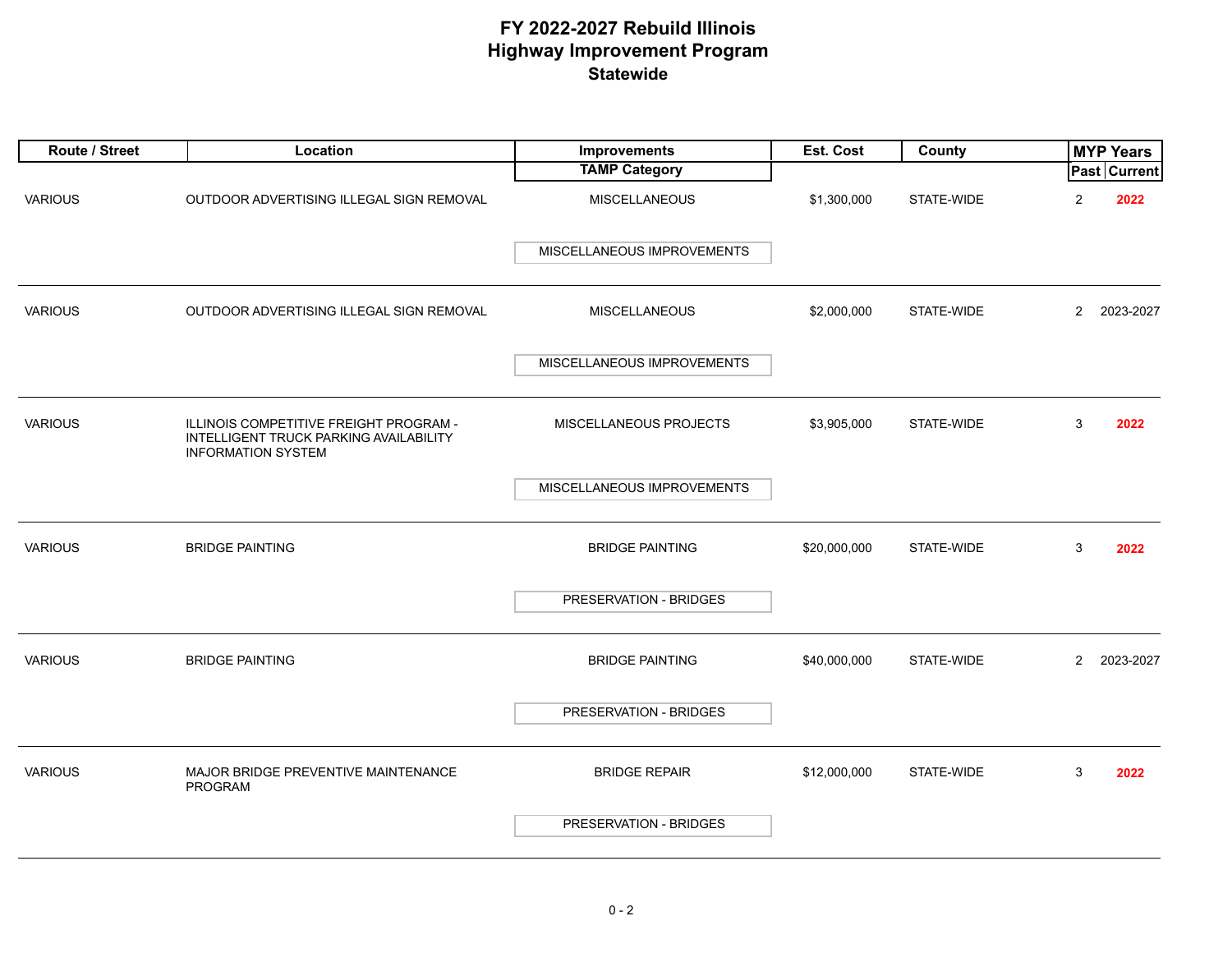| Route / Street | Location                                              | Improvements                  | Est. Cost    | County     | <b>MYP Years</b>            |
|----------------|-------------------------------------------------------|-------------------------------|--------------|------------|-----------------------------|
|                |                                                       | <b>TAMP Category</b>          |              |            | <b>Past Current</b>         |
| <b>VARIOUS</b> | MAJOR BRIDGE PREVENTIVE MAINTENANCE<br><b>PROGRAM</b> | <b>BRIDGE REPAIR</b>          | \$24,000,000 | STATE-WIDE | $\overline{2}$<br>2023-2027 |
|                |                                                       | <b>PRESERVATION - BRIDGES</b> |              |            |                             |
| <b>VARIOUS</b> | LAND ACQUISITION VARIOUS CONSULTING TASKS             | P.E. PROJECT MANAGERS         | \$350,000    | STATE-WIDE | 3<br>2022                   |
|                |                                                       | MISCELLANEOUS IMPROVEMENTS    |              |            |                             |
| <b>VARIOUS</b> | LAND ACQUISITION VARIOUS CONSULTING TASKS             | P.E. PROJECT MANAGERS         | \$700,000    | STATE-WIDE | $\overline{2}$<br>2023-2027 |
|                |                                                       | MISCELLANEOUS IMPROVEMENTS    |              |            |                             |
| <b>VARIOUS</b> | <b>WEIGH STATIONS</b>                                 | <b>WEIGH STATION REPAIRS</b>  | \$2,424,000  | STATE-WIDE | 3<br>2022                   |
|                |                                                       | MISCELLANEOUS IMPROVEMENTS    |              |            |                             |
| <b>VARIOUS</b> | <b>WEIGH STATIONS</b>                                 | <b>WEIGH STATION REPAIRS</b>  | \$7,000,000  | STATE-WIDE | 2023-2027<br>$\overline{2}$ |
|                |                                                       | MISCELLANEOUS IMPROVEMENTS    |              |            |                             |
| <b>VARIOUS</b> | <b>REST AREA IMPROVEMENTS &amp; RENOVATIONS</b>       | REST AREA IMPROVEMENT         | \$19,000,000 | STATE-WIDE | 3<br>2022                   |
|                |                                                       | MISCELLANEOUS IMPROVEMENTS    |              |            |                             |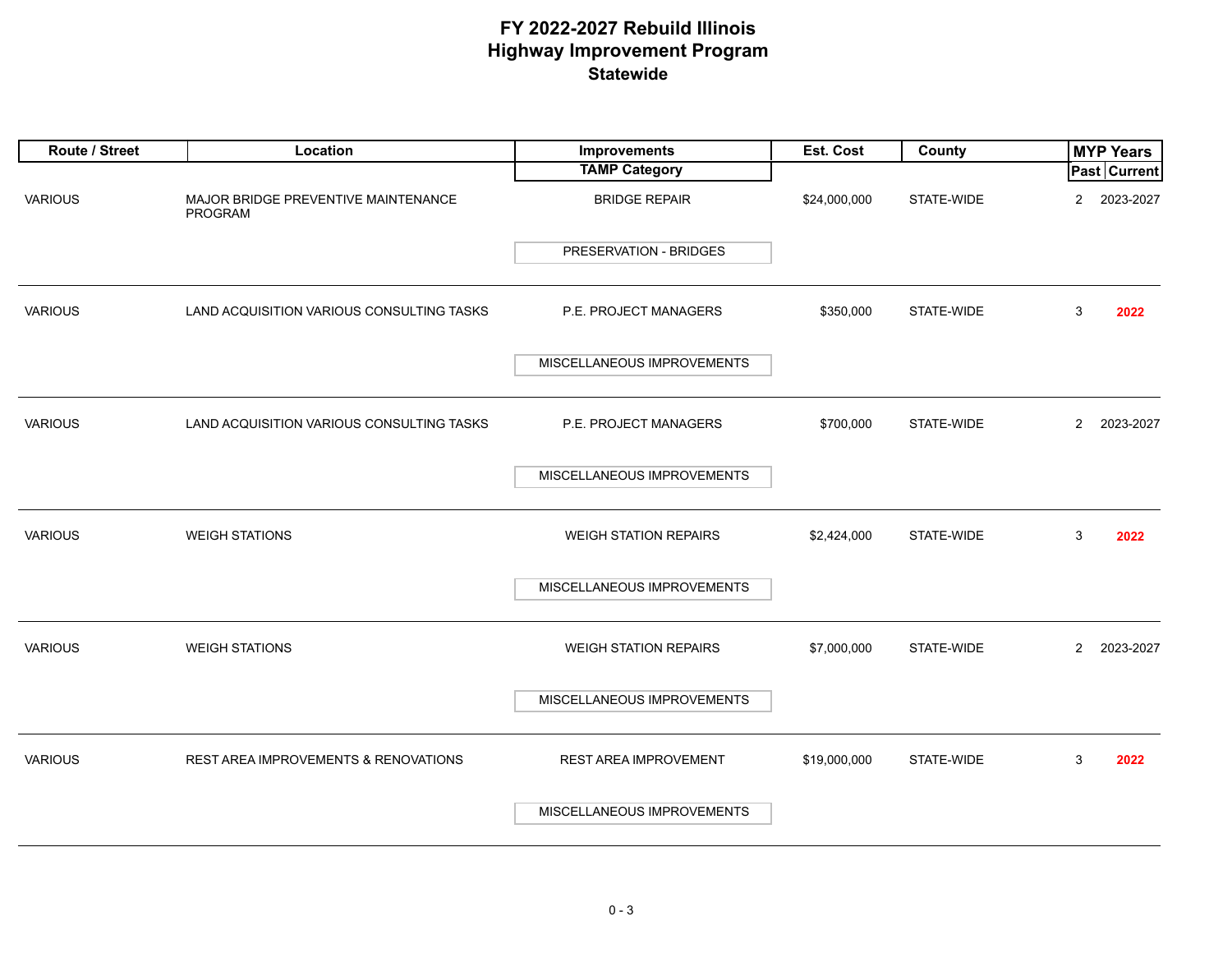| Route / Street | Location                                              | Improvements               | Est. Cost    | County     |                | <b>MYP Years</b>    |
|----------------|-------------------------------------------------------|----------------------------|--------------|------------|----------------|---------------------|
|                |                                                       | <b>TAMP Category</b>       |              |            |                | <b>Past Current</b> |
| <b>VARIOUS</b> | REST AREA IMPROVEMENTS & RENOVATIONS                  | REST AREA IMPROVEMENT      | \$38,000,000 | STATE-WIDE | $\overline{2}$ | 2023-2027           |
|                |                                                       | MISCELLANEOUS IMPROVEMENTS |              |            |                |                     |
| <b>VARIOUS</b> | HIGHWAY SAFETY IMPROVEMENT PROGRAM<br><b>PROJECTS</b> | SAFETY IMPROVEMENTS        | \$13,179,000 | STATE-WIDE | 3              | 2022                |
|                |                                                       | MISCELLANEOUS IMPROVEMENTS |              |            |                |                     |
| <b>VARIOUS</b> | HIGHWAY SAFETY IMPROVEMENT PROGRAM<br><b>PROJECTS</b> | SAFETY IMPROVEMENTS        | \$37,000,000 | STATE-WIDE | $\overline{2}$ | 2023-2027           |
|                |                                                       | MISCELLANEOUS IMPROVEMENTS |              |            |                |                     |
| <b>VARIOUS</b> | HIGHWAY SAFETY ENGINEERING                            | P.E. (PHASE I)             | \$2,000,000  | STATE-WIDE | 3              | 2022                |
|                |                                                       | MISCELLANEOUS IMPROVEMENTS |              |            |                |                     |
| <b>VARIOUS</b> | HIGHWAY SAFETY ENGINEERING                            | P.E. (PHASE I)             | \$3,000,000  | STATE-WIDE | $\overline{2}$ | 2023-2027           |
|                |                                                       | MISCELLANEOUS IMPROVEMENTS |              |            |                |                     |
| <b>VARIOUS</b> | HIGHWAY-RAILROAD CROSSINGS (STATE)                    | RR CROSSING IMPROVEMENT    | \$10,000,000 | STATE-WIDE | 3              | 2022                |
|                |                                                       | MISCELLANEOUS IMPROVEMENTS |              |            |                |                     |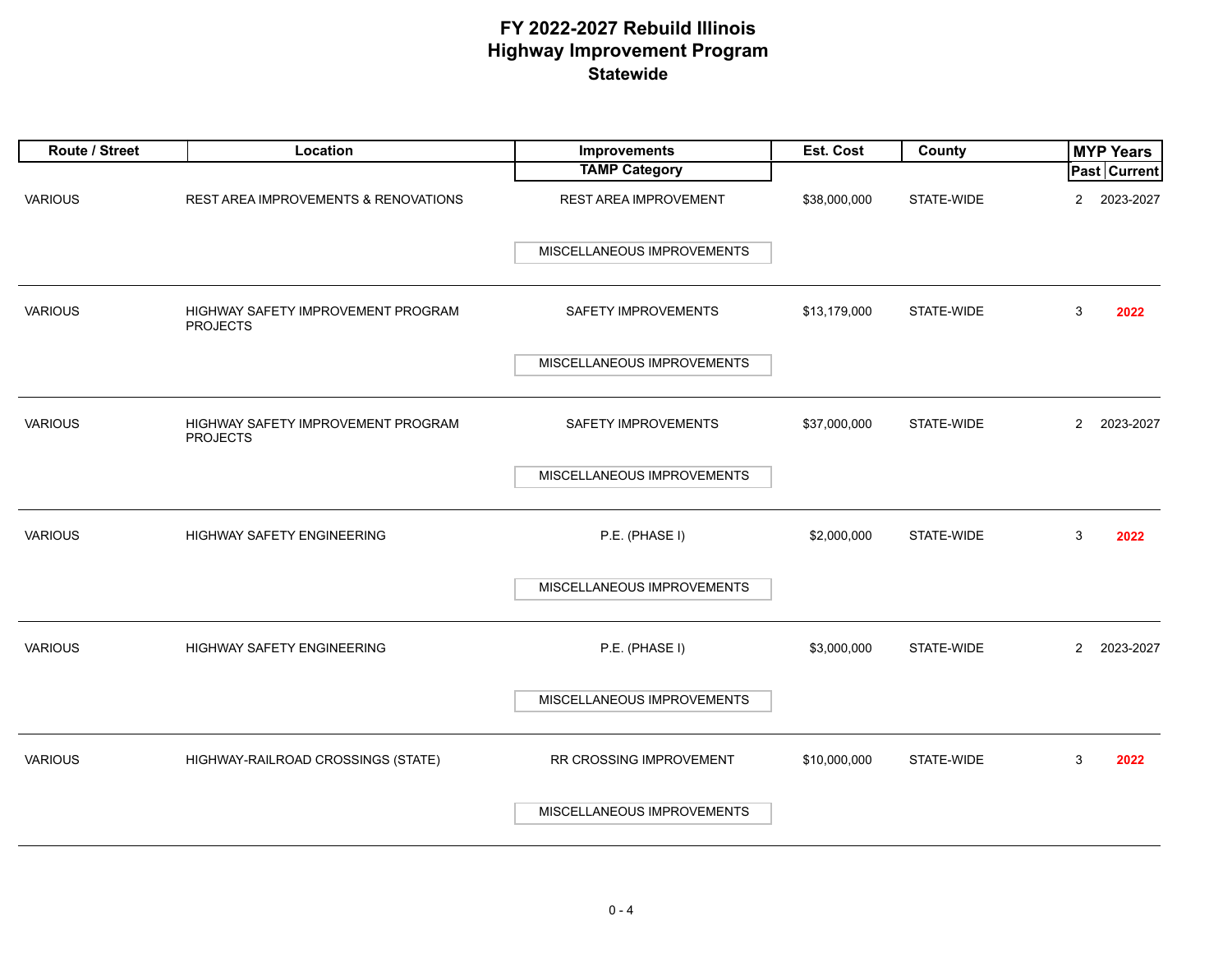| Route / Street | Location                                                         | Improvements               | Est. Cost    | County     | <b>MYP Years</b>            |
|----------------|------------------------------------------------------------------|----------------------------|--------------|------------|-----------------------------|
|                |                                                                  | <b>TAMP Category</b>       |              |            | <b>Past Current</b>         |
| <b>VARIOUS</b> | HIGHWAY-RAILROAD CROSSINGS (STATE)                               | RR CROSSING IMPROVEMENT    | \$20,000,000 | STATE-WIDE | $\overline{2}$<br>2023-2027 |
|                |                                                                  | MISCELLANEOUS IMPROVEMENTS |              |            |                             |
| <b>VARIOUS</b> | HIGHWAY-RAILROAD CROSSING SURFACE<br><b>IMPROVEMENTS (STATE)</b> | RR CROSSING IMPROVEMENT    | \$2,000,000  | STATE-WIDE | 3<br>2022                   |
|                |                                                                  | MISCELLANEOUS IMPROVEMENTS |              |            |                             |
| <b>VARIOUS</b> | HIGHWAY-RAILROAD CROSSING SURFACE<br><b>IMPROVEMENTS (STATE)</b> | RR CROSSING IMPROVEMENT    | \$4,000,000  | STATE-WIDE | $\overline{2}$<br>2023-2027 |
|                |                                                                  | MISCELLANEOUS IMPROVEMENTS |              |            |                             |
| <b>VARIOUS</b> | UNDERWATER DIVING                                                | P.E. (PHASE I)             | \$500,000    | STATE-WIDE | 3<br>2022                   |
|                |                                                                  | MISCELLANEOUS IMPROVEMENTS |              |            |                             |
| <b>VARIOUS</b> | <b>UNDERWATER DIVING</b>                                         | P.E. (PHASE I)             | \$500,000    | STATE-WIDE | 2023-2027<br>$\mathbf{1}$   |
|                |                                                                  | MISCELLANEOUS IMPROVEMENTS |              |            |                             |
| <b>VARIOUS</b> | ILLINOIS BROADBAND CONNECTIONS PROGRAM                           | <b>MISCELLANEOUS</b>       | \$700,000    | STATE-WIDE | 3<br>2022                   |
|                |                                                                  | MISCELLANEOUS IMPROVEMENTS |              |            |                             |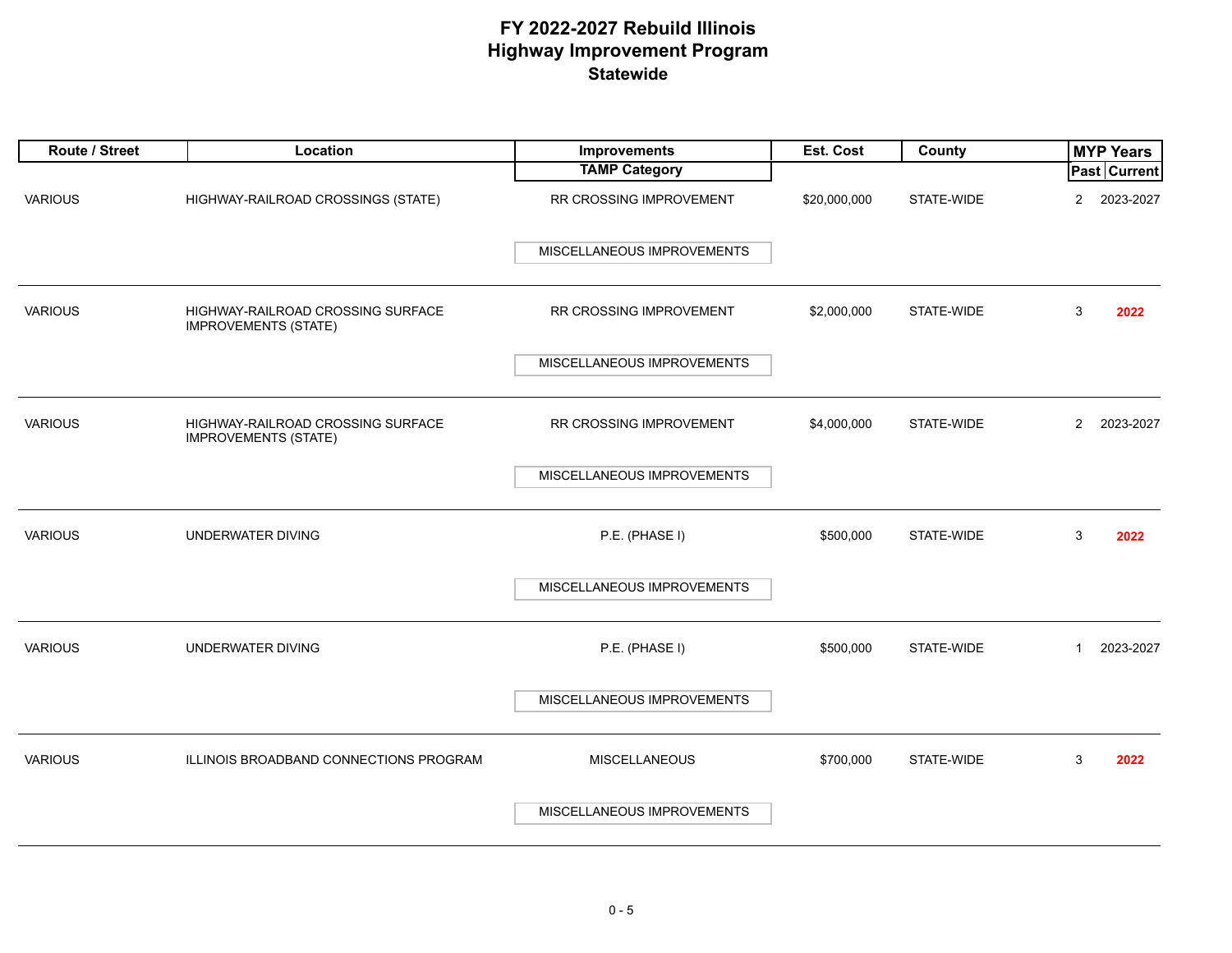| Route / Street | Location                                                       | <b>Improvements</b>        | Est. Cost    | County     | <b>MYP Years</b>            |
|----------------|----------------------------------------------------------------|----------------------------|--------------|------------|-----------------------------|
|                |                                                                | <b>TAMP Category</b>       |              |            | Past Current                |
| <b>VARIOUS</b> | ILLINOIS BROADBAND CONNECTIONS PROGRAM                         | MISCELLANEOUS              | \$1,400,000  | STATE-WIDE | $\overline{2}$<br>2023-2027 |
|                |                                                                | MISCELLANEOUS IMPROVEMENTS |              |            |                             |
| <b>VARIOUS</b> | FREEWAY SIGN & SIGN TRUSS REPAIR AND<br>REPLACEMENT (COMBINED) | SIGN MAINTENANCE           | \$8,400,000  | STATE-WIDE | 3<br>2022                   |
|                |                                                                | MISCELLANEOUS IMPROVEMENTS |              |            |                             |
| <b>VARIOUS</b> | FREEWAY SIGN & SIGN TRUSS REPAIR AND<br>REPLACEMENT (COMBINED) | SIGN MAINTENANCE           | \$16,800,000 | STATE-WIDE | $\overline{2}$<br>2023-2027 |
|                |                                                                | MISCELLANEOUS IMPROVEMENTS |              |            |                             |
| <b>VARIOUS</b> | PAVEMENT MARKING                                               | PAVEMENT MARKING           | \$14,400,000 | STATE-WIDE | 3<br>2022                   |
|                |                                                                | MISCELLANEOUS IMPROVEMENTS |              |            |                             |
| <b>VARIOUS</b> | PAVEMENT MARKING                                               | PAVEMENT MARKING           | \$28,800,000 | STATE-WIDE | $\overline{2}$<br>2023-2027 |
|                |                                                                | MISCELLANEOUS IMPROVEMENTS |              |            |                             |
| <b>VARIOUS</b> | <b>RAISED PAVEMENT MARKERS</b>                                 | RAISED PAVEMENT MARKERS    | \$5,500,000  | STATE-WIDE | 3<br>2022                   |
|                |                                                                | MISCELLANEOUS IMPROVEMENTS |              |            |                             |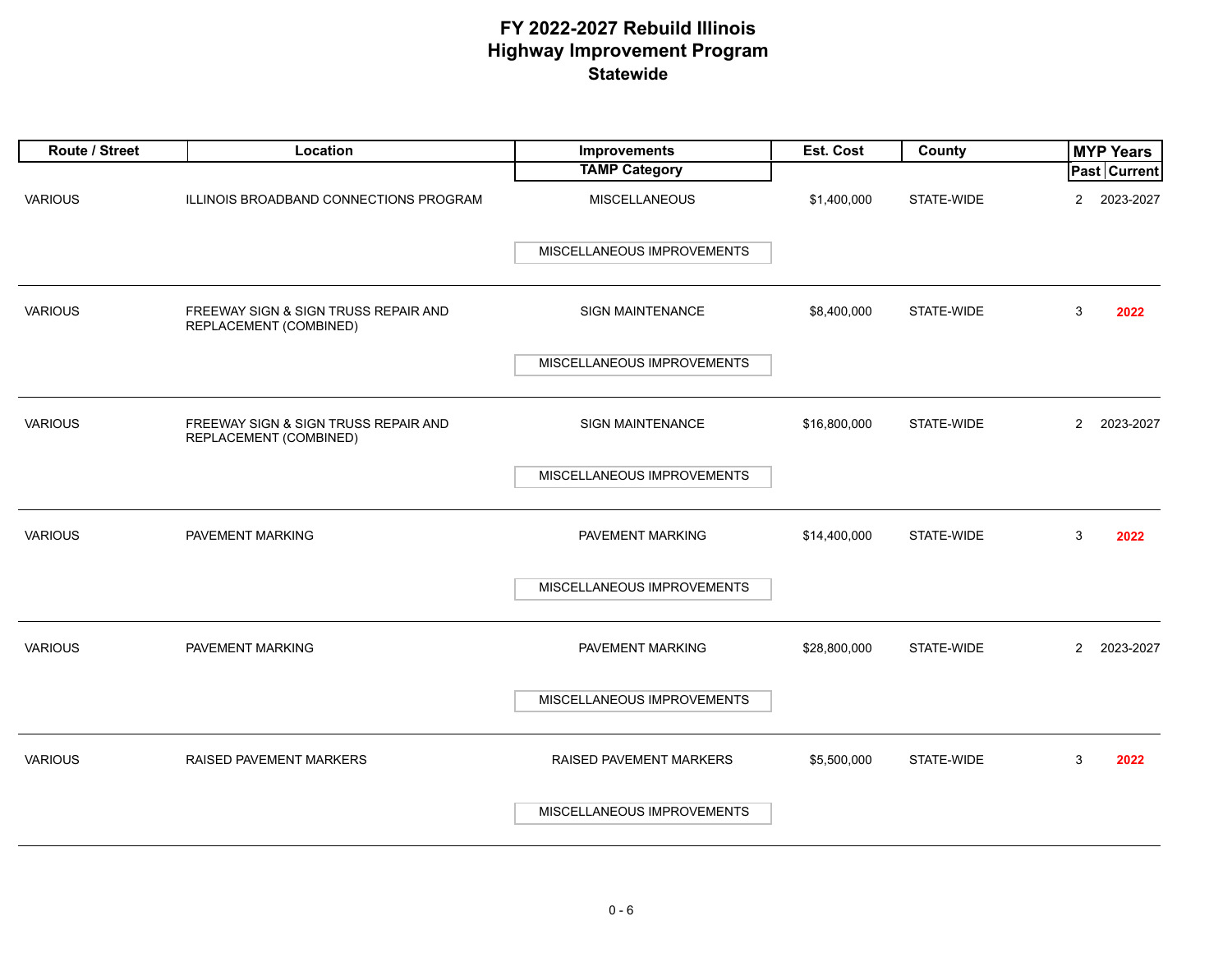| Route / Street | Location                                 | Improvements               | Est. Cost    | County     |                | <b>MYP Years</b>    |
|----------------|------------------------------------------|----------------------------|--------------|------------|----------------|---------------------|
|                |                                          | <b>TAMP Category</b>       |              |            |                | <b>Past Current</b> |
| <b>VARIOUS</b> | RAISED PAVEMENT MARKERS                  | RAISED PAVEMENT MARKERS    | \$11,000,000 | STATE-WIDE | $\overline{2}$ | 2023-2027           |
|                |                                          | MISCELLANEOUS IMPROVEMENTS |              |            |                |                     |
| <b>VARIOUS</b> | DOWNSTATE SIGNAL COORDINATION & TIMING   | PRELIMINARY ENGINEERING    | \$500,000    | STATE-WIDE | 3              | 2022                |
|                |                                          | MISCELLANEOUS IMPROVEMENTS |              |            |                |                     |
| <b>VARIOUS</b> | DOWNSTATE SIGNAL COORDINATION & TIMING   | PRELIMINARY ENGINEERING    | \$1,000,000  | STATE-WIDE | $\overline{2}$ | 2023-2027           |
|                |                                          | MISCELLANEOUS IMPROVEMENTS |              |            |                |                     |
| <b>VARIOUS</b> | <b>GUARDRAIL DELINEATION MAINTENANCE</b> | <b>GUARDRAIL</b>           | \$175,000    | STATE-WIDE | 3              | 2022                |
|                |                                          | MISCELLANEOUS IMPROVEMENTS |              |            |                |                     |
| <b>VARIOUS</b> | <b>GUARDRAIL DELINEATION MAINTENANCE</b> | <b>GUARDRAIL</b>           | \$350,000    | STATE-WIDE | $\overline{2}$ | 2023-2027           |
|                |                                          | MISCELLANEOUS IMPROVEMENTS |              |            |                |                     |
| <b>VARIOUS</b> | MISCELLANEOUS TRAFFIC CONTROL            | MISC TRAFFIC CONTROL       | \$350,000    | STATE-WIDE | 3              | 2022                |
|                |                                          | MISCELLANEOUS IMPROVEMENTS |              |            |                |                     |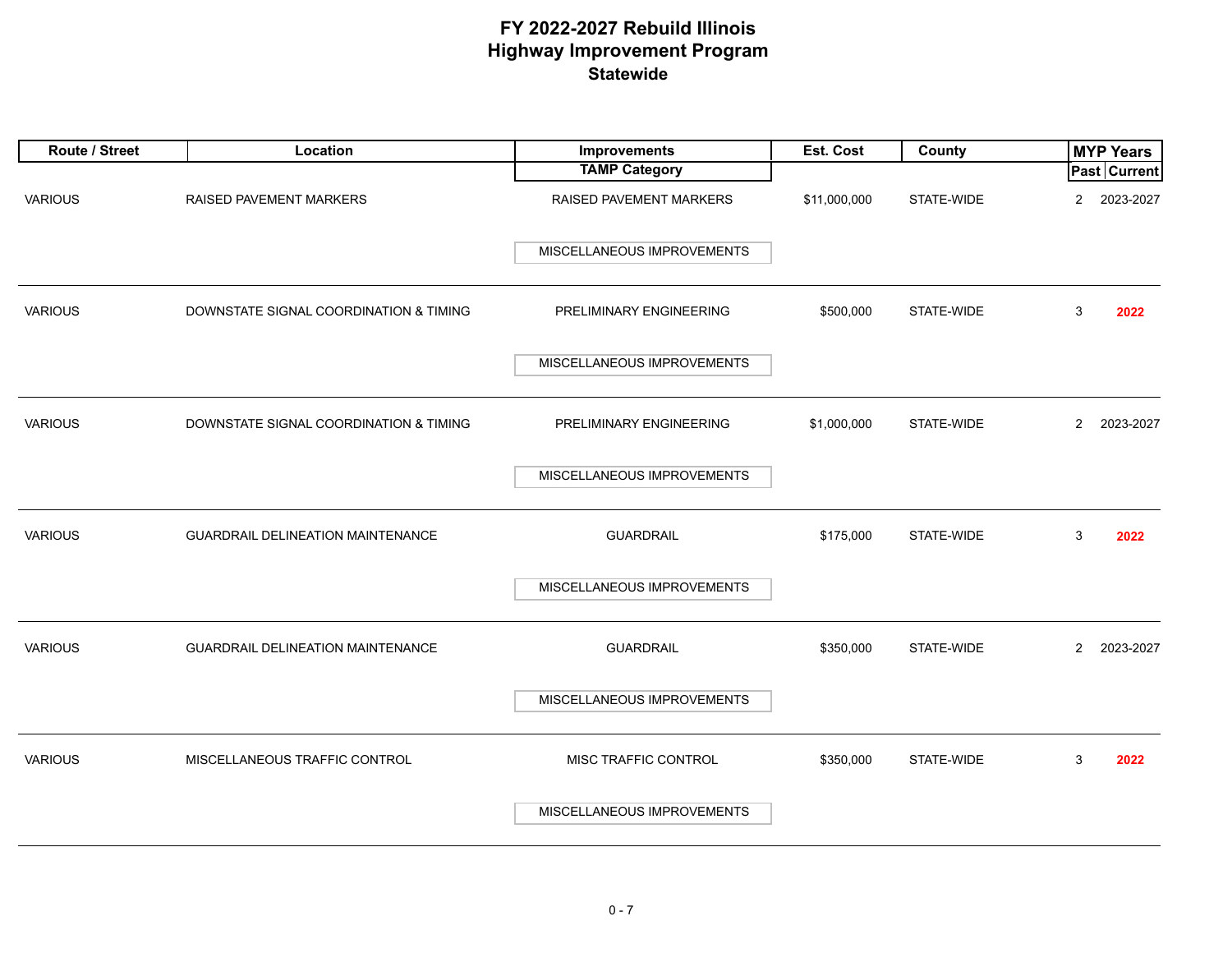| Route / Street | Location                                               | Improvements               | Est. Cost    | County     | <b>MYP Years</b>            |
|----------------|--------------------------------------------------------|----------------------------|--------------|------------|-----------------------------|
|                |                                                        | <b>TAMP Category</b>       |              |            | <b>Past Current</b>         |
| <b>VARIOUS</b> | MISCELLANEOUS TRAFFIC CONTROL                          | MISC TRAFFIC CONTROL       | \$700,000    | STATE-WIDE | $\overline{2}$<br>2023-2027 |
|                |                                                        | MISCELLANEOUS IMPROVEMENTS |              |            |                             |
| <b>VARIOUS</b> | WORK ZONE SAFETY (STATE POLICE HIREBACK)               | MISC TRAFFIC CONTROL       | \$6,500,000  | STATE-WIDE | 3<br>2022                   |
|                |                                                        | MISCELLANEOUS IMPROVEMENTS |              |            |                             |
| <b>VARIOUS</b> | WORK ZONE SAFETY (STATE POLICE HIREBACK)               | MISC TRAFFIC CONTROL       | \$13,000,000 | STATE-WIDE | $\overline{2}$<br>2023-2027 |
|                |                                                        | MISCELLANEOUS IMPROVEMENTS |              |            |                             |
| <b>VARIOUS</b> | SIGN TRUSS INSPECTION                                  | PRELIMINARY ENGINEERING    | \$500,000    | STATE-WIDE | 3<br>2022                   |
|                |                                                        | MISCELLANEOUS IMPROVEMENTS |              |            |                             |
| <b>VARIOUS</b> | <b>SIGN TRUSS INSPECTION</b>                           | PRELIMINARY ENGINEERING    | \$1,000,000  | STATE-WIDE | $\overline{2}$<br>2023-2027 |
|                |                                                        | MISCELLANEOUS IMPROVEMENTS |              |            |                             |
| <b>VARIOUS</b> | VEGETATION CONTROL/EMERALD ASH BORER<br><b>CONTROL</b> | <b>MISCELLANEOUS</b>       | \$2,500,000  | STATE-WIDE | 3<br>2022                   |
|                |                                                        | MISCELLANEOUS IMPROVEMENTS |              |            |                             |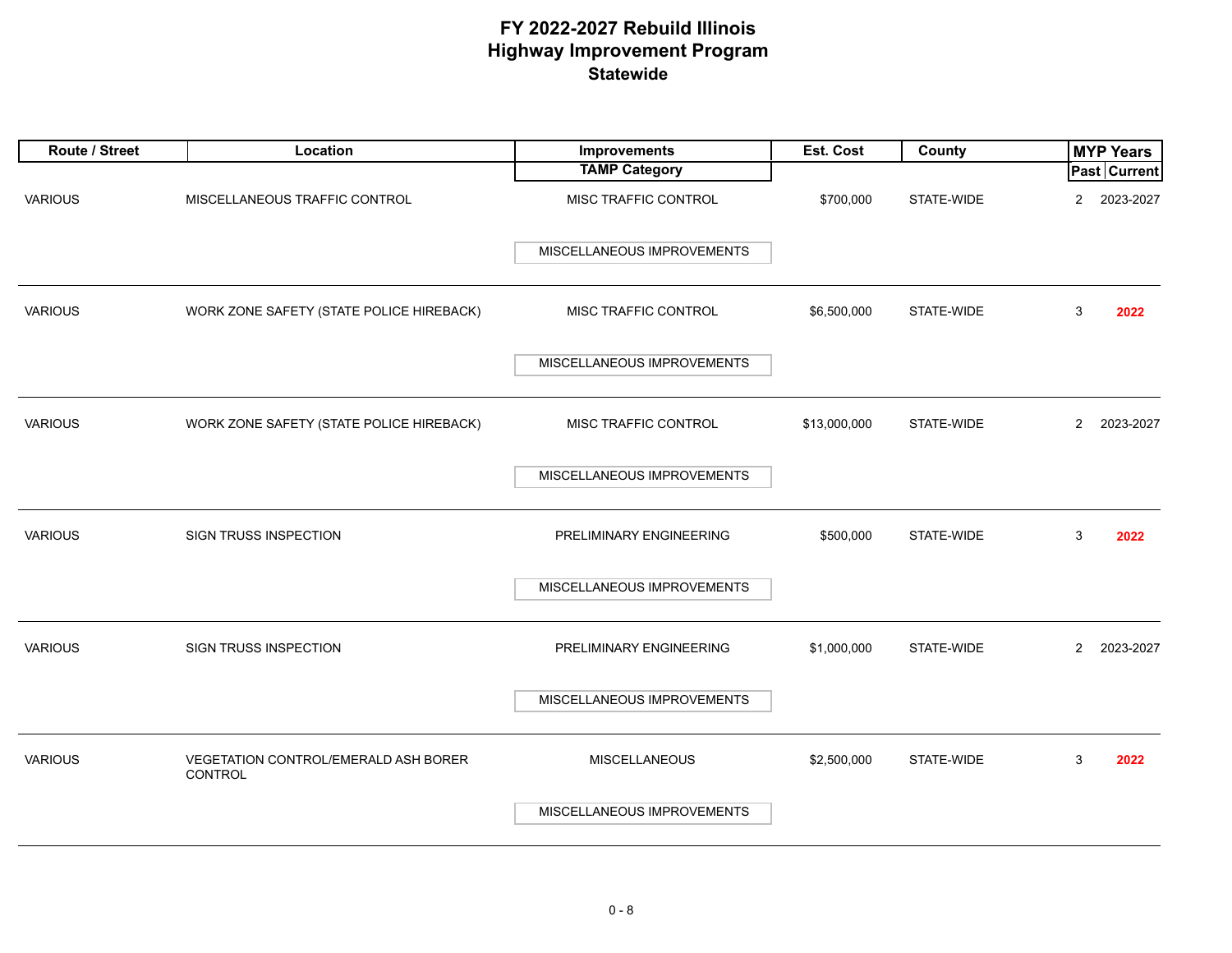| Route / Street | Location                                                   | Improvements               | Est. Cost   | County     | <b>MYP Years</b>            |
|----------------|------------------------------------------------------------|----------------------------|-------------|------------|-----------------------------|
|                |                                                            | <b>TAMP Category</b>       |             |            | Past Current                |
| <b>VARIOUS</b> | VEGETATION CONTROL/EMERALD ASH BORER<br>CONTROL            | <b>MISCELLANEOUS</b>       | \$5,400,000 | STATE-WIDE | $\overline{2}$<br>2023-2027 |
|                |                                                            | MISCELLANEOUS IMPROVEMENTS |             |            |                             |
| <b>VARIOUS</b> | PHOTO ENFORCEMENT ACTIVITIES                               | MISC TRAFFIC CONTROL       | \$750,000   | STATE-WIDE | 3<br>2022                   |
|                |                                                            | MISCELLANEOUS IMPROVEMENTS |             |            |                             |
| <b>VARIOUS</b> | PHOTO ENFORCEMENT ACTIVITIES                               | MISC TRAFFIC CONTROL       | \$1,500,000 | STATE-WIDE | $\overline{2}$<br>2023-2027 |
|                |                                                            | MISCELLANEOUS IMPROVEMENTS |             |            |                             |
| <b>VARIOUS</b> | DYNAMIC MESSAGE / ITS MAINTENANCE                          | <b>MISCELLANEOUS</b>       | \$700,000   | STATE-WIDE | 3<br>2022                   |
|                |                                                            | MISCELLANEOUS IMPROVEMENTS |             |            |                             |
| <b>VARIOUS</b> | DYNAMIC MESSAGE / ITS MAINTENANCE                          | <b>MISCELLANEOUS</b>       | \$1,400,000 | STATE-WIDE | $\overline{2}$<br>2023-2027 |
|                |                                                            | MISCELLANEOUS IMPROVEMENTS |             |            |                             |
| <b>VARIOUS</b> | MAINTENANCE OF HIGH TENSION MEDIAN CABLE<br><b>BARRIER</b> | <b>MEDIAN CABLE</b>        | \$1,000,000 | STATE-WIDE | 3<br>2022                   |
|                |                                                            | MISCELLANEOUS IMPROVEMENTS |             |            |                             |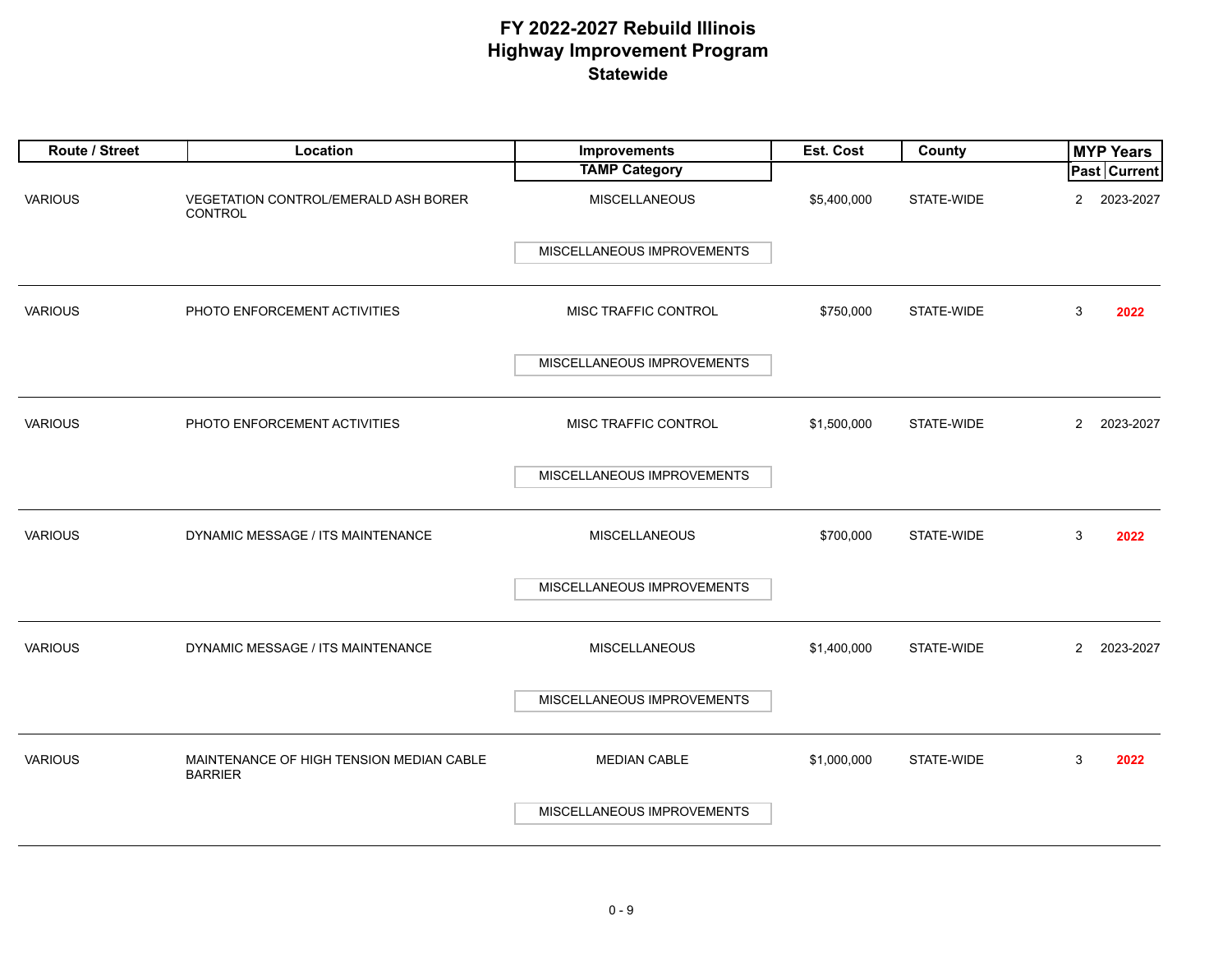| Route / Street | Location                                                   | Improvements                                     | Est. Cost   | County     | <b>MYP Years</b>            |
|----------------|------------------------------------------------------------|--------------------------------------------------|-------------|------------|-----------------------------|
|                |                                                            | <b>TAMP Category</b>                             |             |            | <b>Past Current</b>         |
| <b>VARIOUS</b> | MAINTENANCE OF HIGH TENSION MEDIAN CABLE<br><b>BARRIER</b> | <b>MEDIAN CABLE</b>                              | \$2,000,000 | STATE-WIDE | $\overline{2}$<br>2023-2027 |
|                |                                                            | MISCELLANEOUS IMPROVEMENTS                       |             |            |                             |
| <b>VARIOUS</b> | TRAFFIC SIGNAL MAST ARM REPLACEMENT                        | TRAF SIGNAL MODERNIZATION                        | \$2,500,000 | STATE-WIDE | 3<br>2022                   |
|                |                                                            | MISCELLANEOUS IMPROVEMENTS                       |             |            |                             |
| <b>VARIOUS</b> | TRAFFIC SIGNAL MAST ARM REPLACEMENT                        | TRAF SIGNAL MODERNIZATION                        | \$5,000,000 | STATE-WIDE | $\overline{2}$<br>2023-2027 |
|                |                                                            | MISCELLANEOUS IMPROVEMENTS                       |             |            |                             |
| <b>VARIOUS</b> | HIGH MAST LIGHT TOWER REPLACEMENT                          | <b>LIGHTING</b>                                  | \$1,000,000 | STATE-WIDE | 3<br>2022                   |
|                |                                                            | MISCELLANEOUS IMPROVEMENTS                       |             |            |                             |
| <b>VARIOUS</b> | HIGH MAST LIGHT TOWER REPLACEMENT                          | <b>LIGHTING</b>                                  | \$2,000,000 | STATE-WIDE | $\overline{2}$<br>2023-2027 |
|                |                                                            | MISCELLANEOUS IMPROVEMENTS                       |             |            |                             |
| <b>VARIOUS</b> | <b>BIOLOGICAL &amp; AGRICULTURAL SURVEYS</b>               | <b>BIOLOGICAL SURVEYS</b><br>AGRICULTURAL SURVEY | \$1,700,000 | STATE-WIDE | 3<br>2022                   |
|                |                                                            | MISCELLANEOUS IMPROVEMENTS                       |             |            |                             |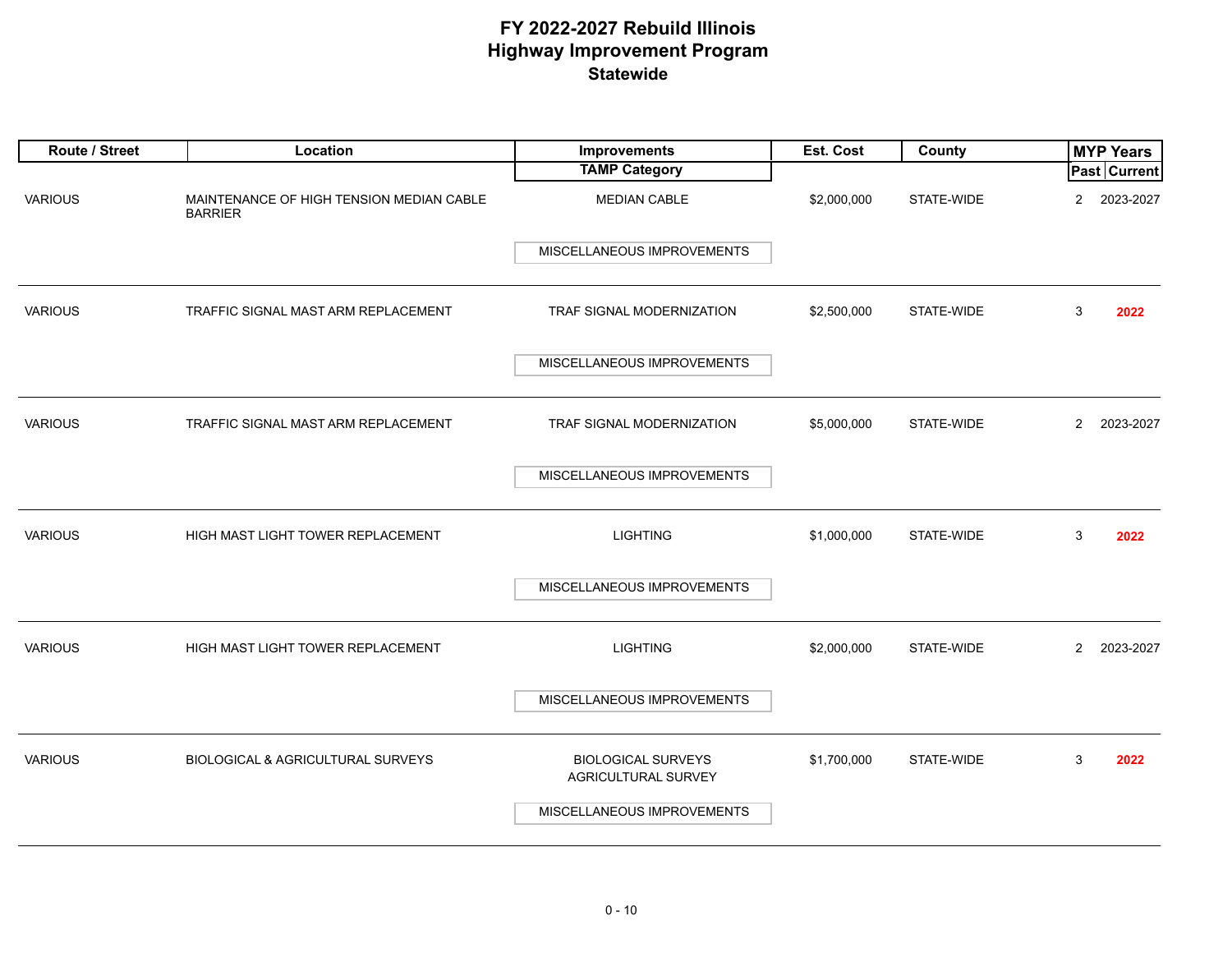| Route / Street | Location                                                               | Improvements                                      | Est. Cost   | County     |                | <b>MYP Years</b>    |
|----------------|------------------------------------------------------------------------|---------------------------------------------------|-------------|------------|----------------|---------------------|
|                |                                                                        | <b>TAMP Category</b>                              |             |            |                | <b>Past Current</b> |
| <b>VARIOUS</b> | <b>BIOLOGICAL &amp; AGRICULTURAL SURVEYS</b>                           | <b>BIOLOGICAL SURVEYS</b><br>AGRICULTURAL SURVEY  | \$3,400,000 | STATE-WIDE | $\overline{2}$ | 2023-2027           |
|                |                                                                        | MISCELLANEOUS IMPROVEMENTS                        |             |            |                |                     |
| <b>VARIOUS</b> | HOMELAND SECURITY & TRANSPORTATION<br><b>INFRASTRUCTURE PROTECTION</b> | <b>MISCELLANEOUS</b>                              | \$625,000   | STATE-WIDE | 3              | 2022                |
|                |                                                                        | MISCELLANEOUS IMPROVEMENTS                        |             |            |                |                     |
| <b>VARIOUS</b> | HOMELAND SECURITY & TRANSPORTATION<br>INFRASTRUCTURE PROTECTION        | MISCELLANEOUS                                     | \$1,250,000 | STATE-WIDE | $\overline{2}$ | 2023-2027           |
|                |                                                                        | MISCELLANEOUS IMPROVEMENTS                        |             |            |                |                     |
| <b>VARIOUS</b> | WEIGH IN MOTION DATA COLLECTION                                        | <b>MISCELLANEOUS</b>                              | \$1,000,000 | STATE-WIDE | 3              | 2022                |
|                |                                                                        | MISCELLANEOUS IMPROVEMENTS                        |             |            |                |                     |
| <b>VARIOUS</b> | WEIGH IN MOTION DATA COLLECTION                                        | <b>MISCELLANEOUS</b>                              | \$2,500,000 | STATE-WIDE | $\overline{2}$ | 2023-2027           |
|                |                                                                        | MISCELLANEOUS IMPROVEMENTS                        |             |            |                |                     |
| <b>VARIOUS</b> | ARCHAEOLOGICAL & HISTORICAL SURVEYS                                    | ARCHAEOLOGICAL SURVEY<br><b>HISTORICAL SURVEY</b> | \$3,400,000 | STATE-WIDE | 3              | 2022                |
|                |                                                                        | MISCELLANEOUS IMPROVEMENTS                        |             |            |                |                     |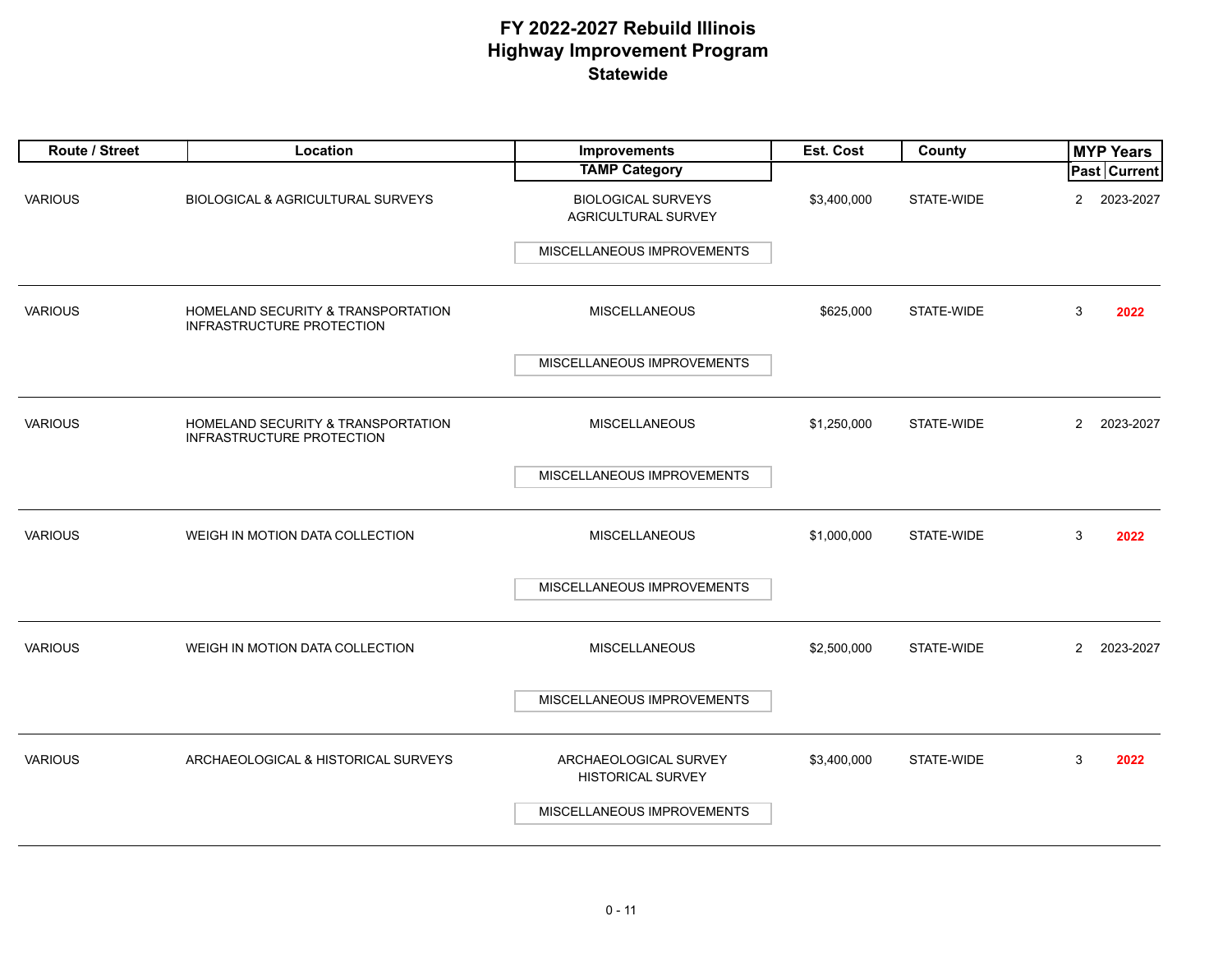| Route / Street | Location                                         | Improvements                                      | Est. Cost    | <b>County</b> |                | <b>MYP Years</b>    |
|----------------|--------------------------------------------------|---------------------------------------------------|--------------|---------------|----------------|---------------------|
|                |                                                  | <b>TAMP Category</b>                              |              |               |                | <b>Past Current</b> |
| <b>VARIOUS</b> | ARCHAEOLOGICAL & HISTORICAL SURVEYS              | ARCHAEOLOGICAL SURVEY<br><b>HISTORICAL SURVEY</b> | \$6,800,000  | STATE-WIDE    | $\overline{c}$ | 2023-2027           |
|                |                                                  | MISCELLANEOUS IMPROVEMENTS                        |              |               |                |                     |
| <b>VARIOUS</b> | HAZARDOUS MATERIAL STUDIES (PHASE I)             | HAZARDOUS MATERIAL PE                             | \$2,740,000  | STATE-WIDE    | 3              | 2022                |
|                |                                                  | MISCELLANEOUS IMPROVEMENTS                        |              |               |                |                     |
| <b>VARIOUS</b> | HAZARDOUS MATERIAL STUDIES (PHASE I)             | HAZARDOUS MATERIAL PE                             | \$5,480,000  | STATE-WIDE    | $\overline{2}$ | 2023-2027           |
|                |                                                  | MISCELLANEOUS IMPROVEMENTS                        |              |               |                |                     |
| <b>VARIOUS</b> | HAZARDOUS MATERIAL SURVEYS (PHASE II)            | HAZARDOUS MATERIAL PE                             | \$6,200,000  | STATE-WIDE    | 3              | 2022                |
|                |                                                  | MISCELLANEOUS IMPROVEMENTS                        |              |               |                |                     |
| <b>VARIOUS</b> | HAZARDOUS MATERIAL SURVEYS (PHASE II)            | HAZARDOUS MATERIAL PE                             | \$12,400,000 | STATE-WIDE    | $\overline{2}$ | 2023-2027           |
|                |                                                  | MISCELLANEOUS IMPROVEMENTS                        |              |               |                |                     |
| <b>VARIOUS</b> | POLLINATOR HABITAT RESTORATION &<br>PRESERVATION | <b>MISCELLANEOUS</b>                              | \$500,000    | STATE-WIDE    | 3              | 2022                |
|                |                                                  | MISCELLANEOUS IMPROVEMENTS                        |              |               |                |                     |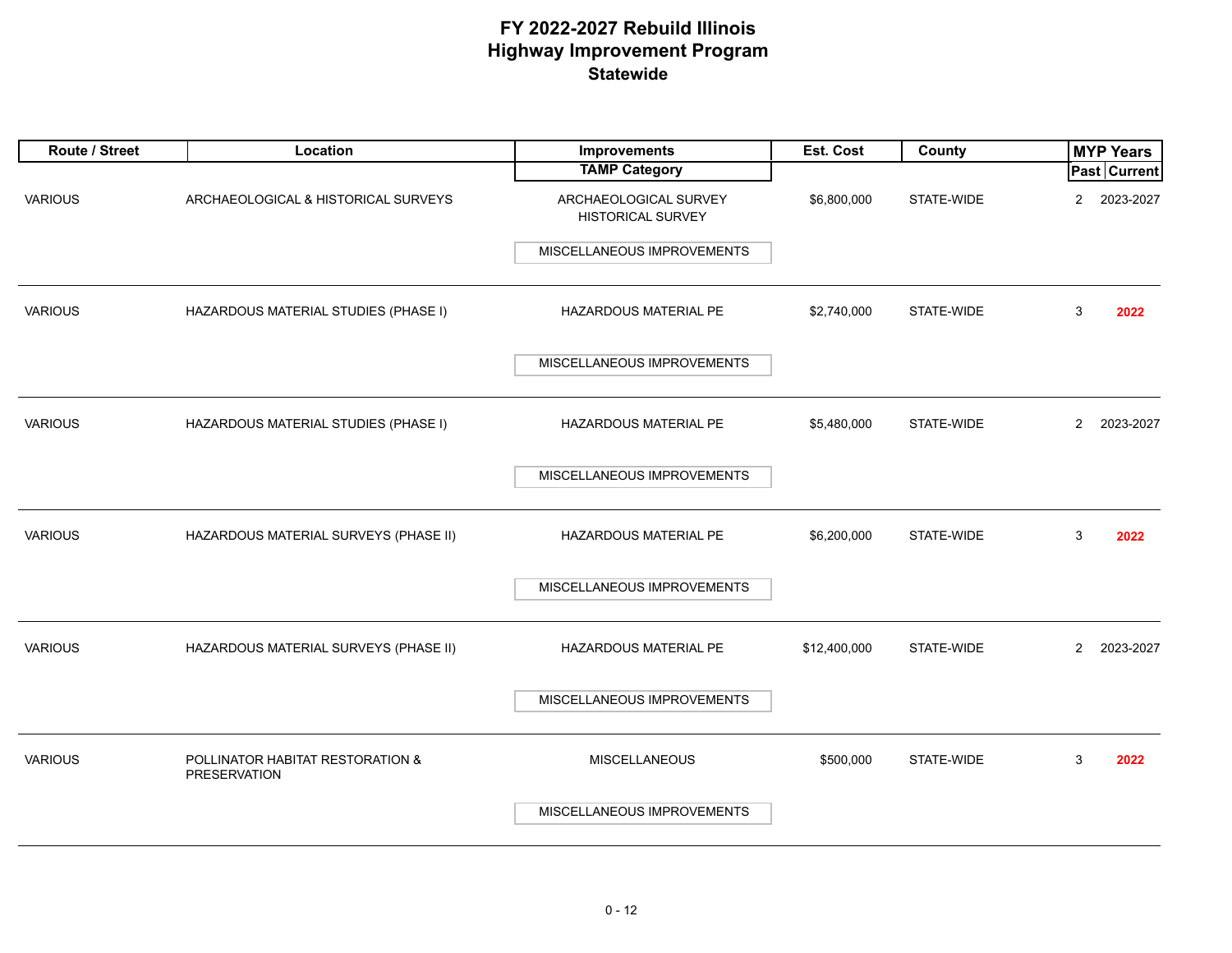| Route / Street | Location                                                | Improvements               | Est. Cost   | County     |                | <b>MYP Years</b>    |
|----------------|---------------------------------------------------------|----------------------------|-------------|------------|----------------|---------------------|
|                |                                                         | <b>TAMP Category</b>       |             |            |                | <b>Past Current</b> |
| <b>VARIOUS</b> | POLLINATOR HABITAT RESTORATION &<br><b>PRESERVATION</b> | <b>MISCELLANEOUS</b>       | \$1,000,000 | STATE-WIDE | $\mathbf{2}$   | 2023-2027           |
|                |                                                         | MISCELLANEOUS IMPROVEMENTS |             |            |                |                     |
| <b>VARIOUS</b> | <b>AERIAL SURVEYS</b>                                   | PRELIMINARY ENGINEERING    | \$325,000   | STATE-WIDE | 3              | 2022                |
|                |                                                         | MISCELLANEOUS IMPROVEMENTS |             |            |                |                     |
| <b>VARIOUS</b> | AERIAL SURVEYS                                          | PRELIMINARY ENGINEERING    | \$650,000   | STATE-WIDE | $\overline{2}$ | 2023-2027           |
|                |                                                         | MISCELLANEOUS IMPROVEMENTS |             |            |                |                     |
| <b>VARIOUS</b> | <b>WETLAND SURVEYS</b>                                  | P.E. SURVEYS (PHASE I)     | \$1,700,000 | STATE-WIDE | 3              | 2022                |
|                |                                                         | MISCELLANEOUS IMPROVEMENTS |             |            |                |                     |
| <b>VARIOUS</b> | <b>WETLAND SURVEYS</b>                                  | P.E. SURVEYS (PHASE I)     | \$3,400,000 | STATE-WIDE | $2^{\circ}$    | 2023-2027           |
|                |                                                         | MISCELLANEOUS IMPROVEMENTS |             |            |                |                     |
| <b>VARIOUS</b> | <b>WETLAND MONITORING</b>                               | PRELIMINARY ENGINEERING    | \$250,000   | STATE-WIDE | 3              | 2022                |
|                |                                                         | MISCELLANEOUS IMPROVEMENTS |             |            |                |                     |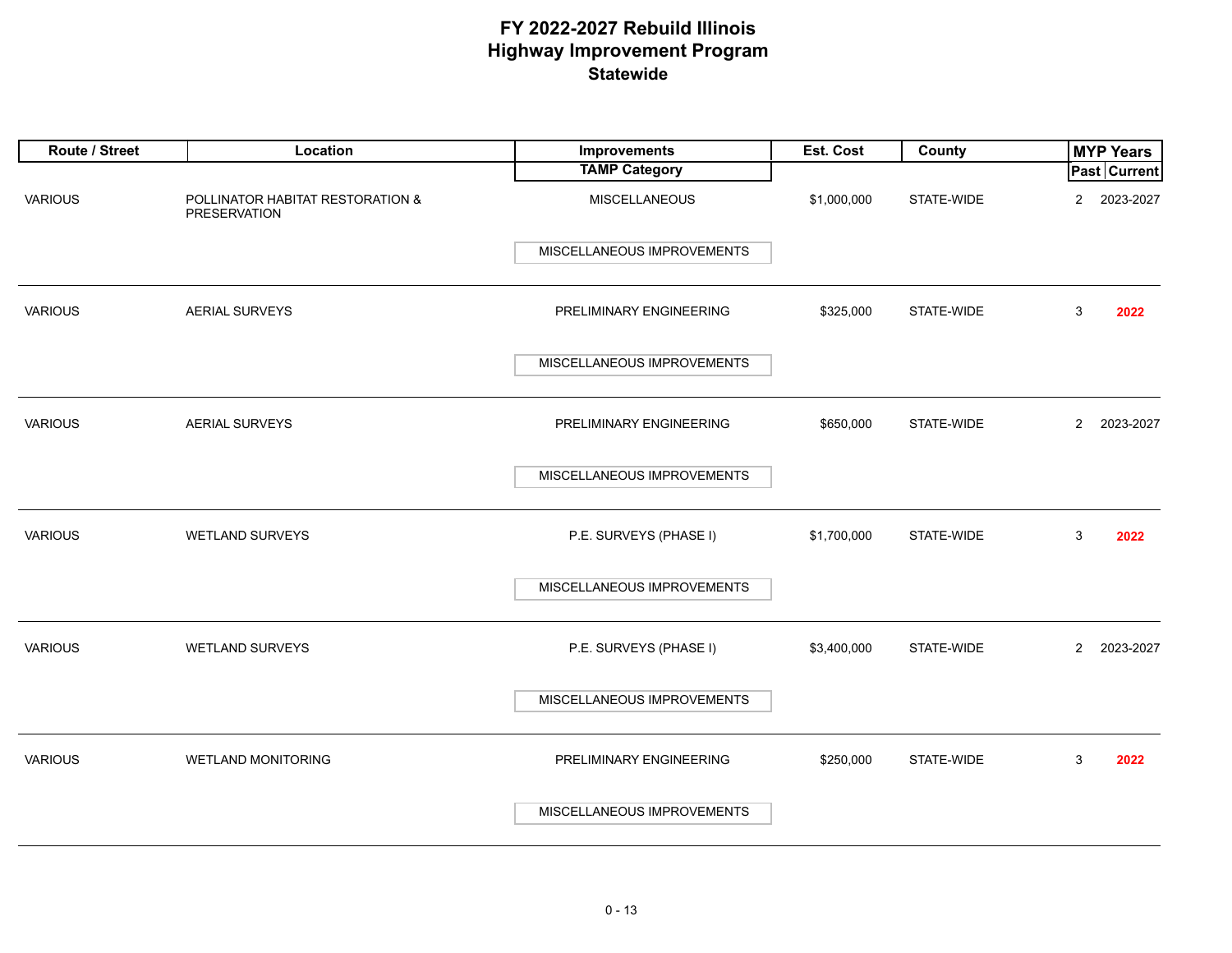| Route / Street | Location                                    | Improvements               | Est. Cost   | County     |                | <b>MYP Years</b>    |
|----------------|---------------------------------------------|----------------------------|-------------|------------|----------------|---------------------|
|                |                                             | <b>TAMP Category</b>       |             |            |                | <b>Past Current</b> |
| <b>VARIOUS</b> | <b>WETLAND MONITORING</b>                   | PRELIMINARY ENGINEERING    | \$500,000   | STATE-WIDE | $\overline{2}$ | 2023-2027           |
|                |                                             | MISCELLANEOUS IMPROVEMENTS |             |            |                |                     |
| <b>VARIOUS</b> | NOISE ANALYSIS CONSULTANT                   | PRELIMINARY ENGINEERING    | \$100,000   | STATE-WIDE | 3              | 2022                |
|                |                                             | MISCELLANEOUS IMPROVEMENTS |             |            |                |                     |
| <b>VARIOUS</b> | NOISE ANALYSIS CONSULTANT                   | PRELIMINARY ENGINEERING    | \$200,000   | STATE-WIDE | $\overline{2}$ | 2023-2027           |
|                |                                             | MISCELLANEOUS IMPROVEMENTS |             |            |                |                     |
| <b>VARIOUS</b> | VARIOUS ENGINEERING TASKS IN CENTRAL OFFICE | PRELIMINARY ENGINEERING    | \$1,125,000 | STATE-WIDE | 3              | 2022                |
|                |                                             | MISCELLANEOUS IMPROVEMENTS |             |            |                |                     |
| <b>VARIOUS</b> | VARIOUS ENGINEERING TASKS IN CENTRAL OFFICE | PRELIMINARY ENGINEERING    | \$4,000,000 | STATE-WIDE | $\overline{2}$ | 2023-2027           |
|                |                                             | MISCELLANEOUS IMPROVEMENTS |             |            |                |                     |
| <b>VARIOUS</b> | EQUAL EMPLOYMENT OPPORTUNITY                | <b>TRAINING</b>            | \$7,000,000 | STATE-WIDE | 3              | 2022                |
|                |                                             | MISCELLANEOUS IMPROVEMENTS |             |            |                |                     |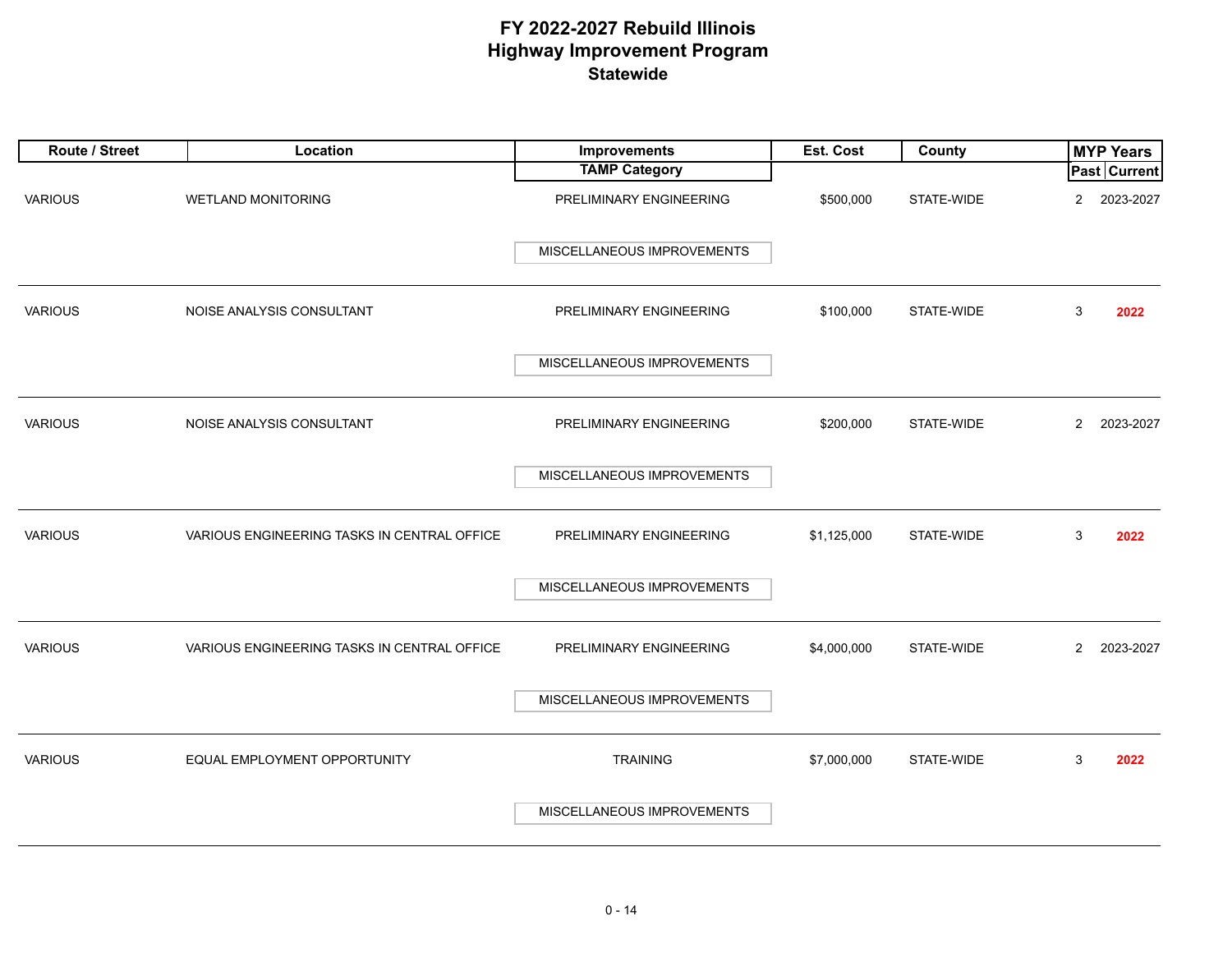| Route / Street | Location                               | Improvements               | Est. Cost    | County         | <b>MYP Years</b>            |
|----------------|----------------------------------------|----------------------------|--------------|----------------|-----------------------------|
|                |                                        | <b>TAMP Category</b>       |              |                | <b>Past Current</b>         |
| <b>VARIOUS</b> | EQUAL EMPLOYMENT OPPORTUNITY           | <b>TRAINING</b>            | \$14,000,000 | STATE-WIDE     | 2023-2027<br>$\overline{2}$ |
|                |                                        | MISCELLANEOUS IMPROVEMENTS |              |                |                             |
| <b>VARIOUS</b> | ASBESTOS INSPECTION                    | HAZARDOUS MATERIAL PE      | \$250,000    | STATE-WIDE     | 3<br>2022                   |
|                |                                        | MISCELLANEOUS IMPROVEMENTS |              |                |                             |
| <b>VARIOUS</b> | ASBESTOS INSPECTION                    | HAZARDOUS MATERIAL PE      | \$500,000    | STATE-WIDE     | 2023-2027<br>$\overline{2}$ |
|                |                                        | MISCELLANEOUS IMPROVEMENTS |              |                |                             |
| <b>VARIOUS</b> | OPERATIONS VARIOUS CONSULTING TASKS    | P.E. (CONSULTANT TSL)      | \$300,000    | <b>VARIOUS</b> | 3<br>2022                   |
|                |                                        | MISCELLANEOUS IMPROVEMENTS |              |                |                             |
| <b>VARIOUS</b> | OPERATIONS VARIOUS CONSULTING TASKS    | P.E. (CONSULTANT TSL)      | \$600,000    | <b>VARIOUS</b> | $\overline{2}$<br>2023-2027 |
|                |                                        | MISCELLANEOUS IMPROVEMENTS |              |                |                             |
| <b>VARIOUS</b> | OUTDOOR ADVERTISING CONTROL CONSULTANT | P.E. PROJECT MANAGERS      | \$2,000,000  | STATE-WIDE     | 3<br>2022                   |
|                |                                        | MISCELLANEOUS IMPROVEMENTS |              |                |                             |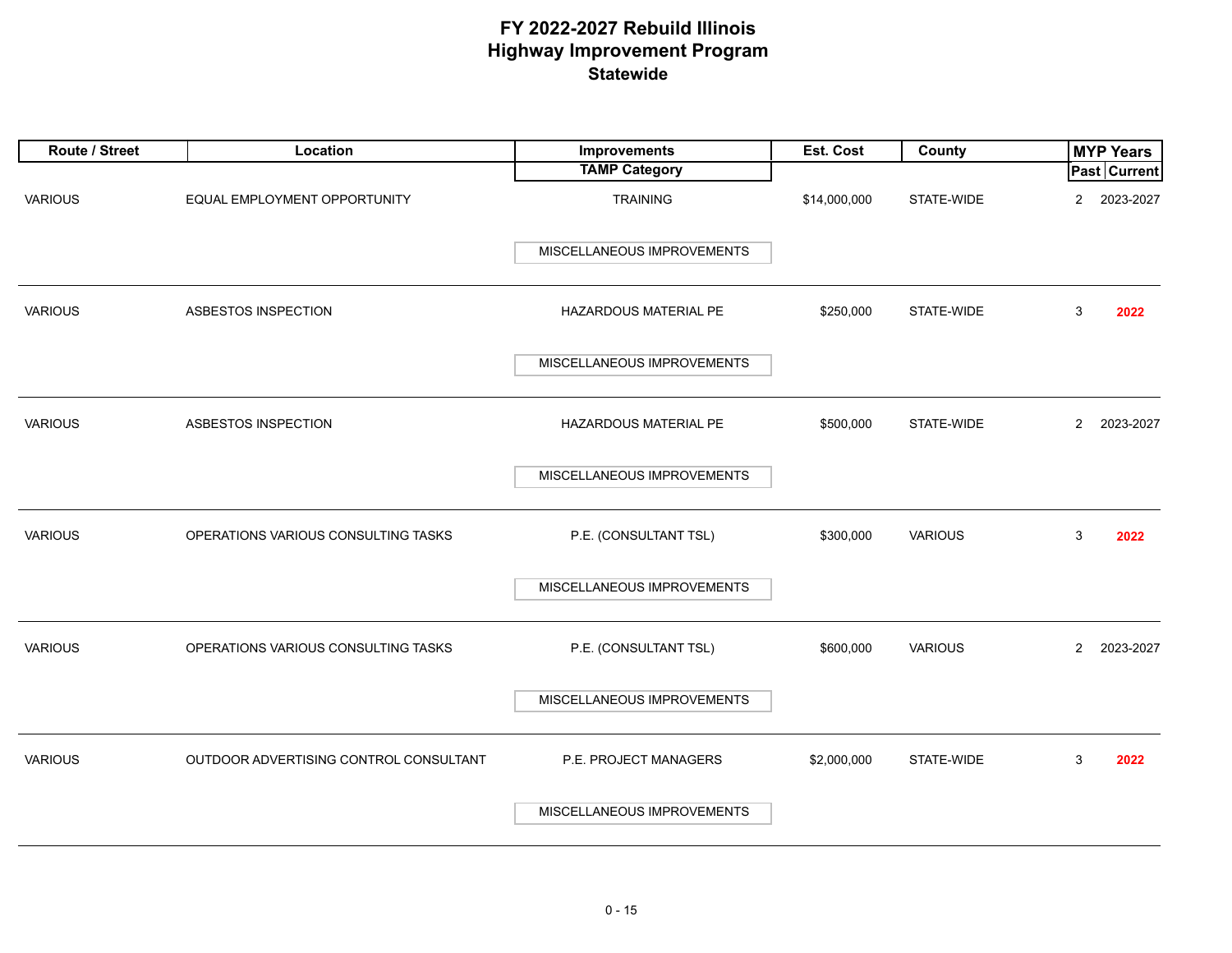| Route / Street | Location                                | Improvements                                               | Est. Cost   | County     | <b>MYP Years</b>            |
|----------------|-----------------------------------------|------------------------------------------------------------|-------------|------------|-----------------------------|
|                |                                         | <b>TAMP Category</b>                                       |             |            | <b>Past Current</b>         |
| <b>VARIOUS</b> | OUTDOOR ADVERTISING CONTROL CONSULTANT  | P.E. PROJECT MANAGERS                                      | \$4,000,000 | STATE-WIDE | 2023-2027<br>$\overline{2}$ |
|                |                                         | MISCELLANEOUS IMPROVEMENTS                                 |             |            |                             |
| <b>VARIOUS</b> | <b>BRIDGE PAINTING ENGINEERING</b>      | PRELIMINARY ENGINEERING<br><b>CONSTRUCTION ENGINEERING</b> | \$1,800,000 | STATE-WIDE | 3<br>2022                   |
|                |                                         | MISCELLANEOUS IMPROVEMENTS                                 |             |            |                             |
| <b>VARIOUS</b> | <b>BRIDGE PAINTING ENGINEERING</b>      | PRELIMINARY ENGINEERING<br><b>CONSTRUCTION ENGINEERING</b> | \$1,800,000 | STATE-WIDE | 2023-2027<br>$\mathbf{1}$   |
|                |                                         | MISCELLANEOUS IMPROVEMENTS                                 |             |            |                             |
| <b>VARIOUS</b> | BRIDGE FABRICATION INSPECTION           | <b>CONSTRUCTION ENGINEERING</b>                            | \$500,000   | STATE-WIDE | 3<br>2022                   |
|                |                                         | MISCELLANEOUS IMPROVEMENTS                                 |             |            |                             |
| <b>VARIOUS</b> | BRIDGE FABRICATION INSPECTION           | <b>CONSTRUCTION ENGINEERING</b>                            | \$1,000,000 | STATE-WIDE | 2023-2027<br>$\mathbf{2}$   |
|                |                                         | MISCELLANEOUS IMPROVEMENTS                                 |             |            |                             |
| <b>VARIOUS</b> | BRIDGE PROJECTS MISCELLANEOUS (P.E. II) | P.E. (PHASE II)                                            | \$5,000,000 | STATE-WIDE | 3<br>2022                   |
|                |                                         | MISCELLANEOUS IMPROVEMENTS                                 |             |            |                             |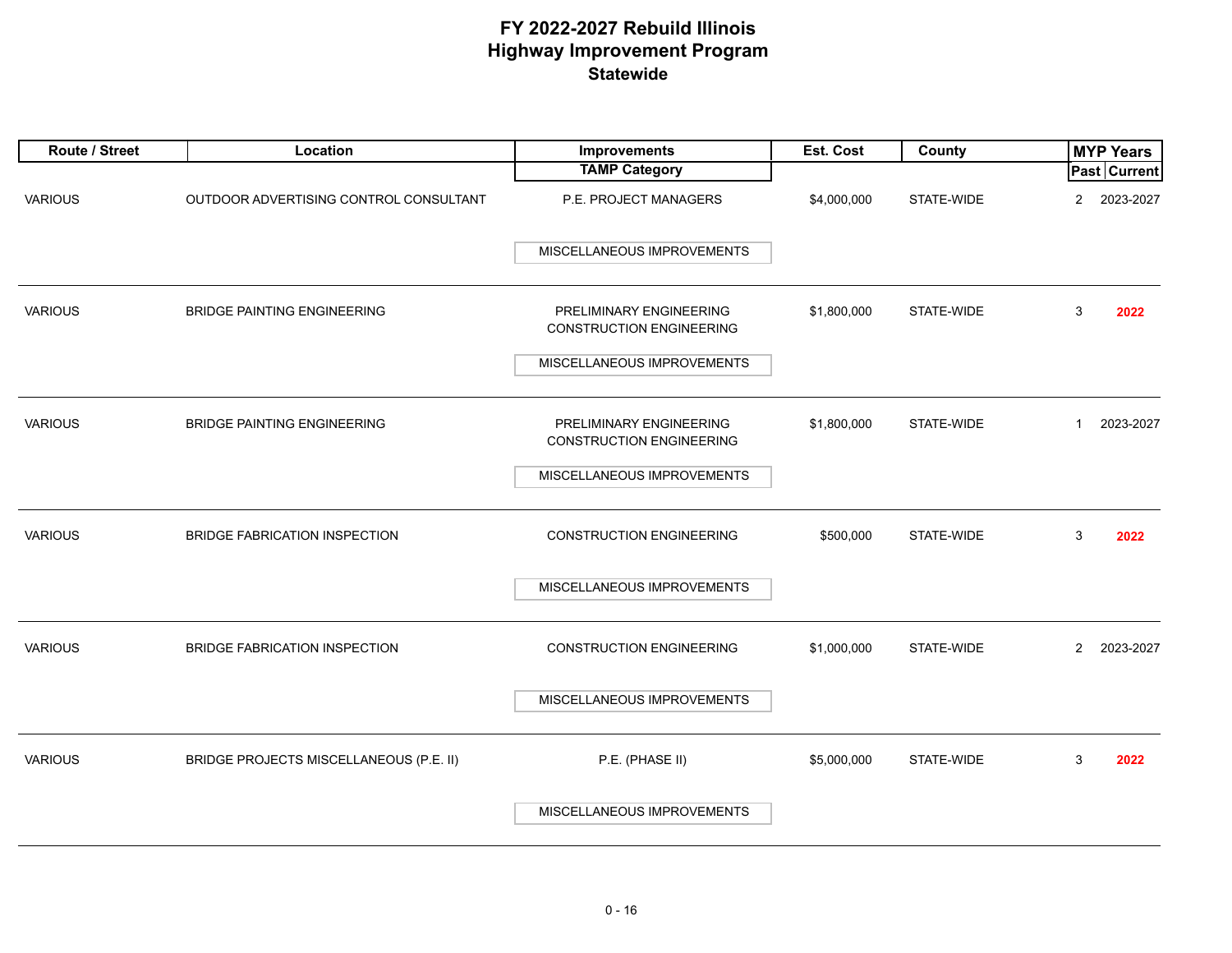| Route / Street | Location                                                              | <b>Improvements</b>        | Est. Cost    | County     | <b>MYP Years</b>            |
|----------------|-----------------------------------------------------------------------|----------------------------|--------------|------------|-----------------------------|
|                |                                                                       | <b>TAMP Category</b>       |              |            | Past Current                |
| <b>VARIOUS</b> | BRIDGE PROJECTS MISCELLANEOUS (P.E. II)                               | P.E. (PHASE II)            | \$10,000,000 | STATE-WIDE | $\overline{2}$<br>2023-2027 |
|                |                                                                       | MISCELLANEOUS IMPROVEMENTS |              |            |                             |
| <b>VARIOUS</b> | ENGINEERING SERVICES FOR BUREAU OF<br><b>RESEARCH</b>                 | PRELIMINARY ENGINEERING    | \$750,000    | STATE-WIDE | 3<br>2022                   |
|                |                                                                       | MISCELLANEOUS IMPROVEMENTS |              |            |                             |
| <b>VARIOUS</b> | ENGINEERING SERVICES FOR BUREAU OF<br><b>RESEARCH</b>                 | PRELIMINARY ENGINEERING    | \$1,500,000  | STATE-WIDE | $\overline{2}$<br>2023-2027 |
|                |                                                                       | MISCELLANEOUS IMPROVEMENTS |              |            |                             |
| <b>VARIOUS</b> | PAVEMENT TESTING, ENGINEERING EVALUATIONS &<br>PERFORMANCE MONITORING | CE QA/MATERIALS TESTING    | \$900,000    | STATE-WIDE | 3<br>2022                   |
|                |                                                                       | MISCELLANEOUS IMPROVEMENTS |              |            |                             |
| <b>VARIOUS</b> | PAVEMENT TESTING, ENGINEERING EVALUATIONS &<br>PERFORMANCE MONITORING | CE QA/MATERIALS TESTING    | \$1,800,000  | STATE-WIDE | $\overline{2}$<br>2023-2027 |
|                |                                                                       | MISCELLANEOUS IMPROVEMENTS |              |            |                             |
| <b>VARIOUS</b> | RESERVE FOR EMERGENCIES & OTHER HIGHWAY<br><b>NEEDS</b>               | <b>EMERGENCY RESERVE</b>   | \$5,000,000  | STATE-WIDE | 3<br>2022                   |
|                |                                                                       | MISCELLANEOUS IMPROVEMENTS |              |            |                             |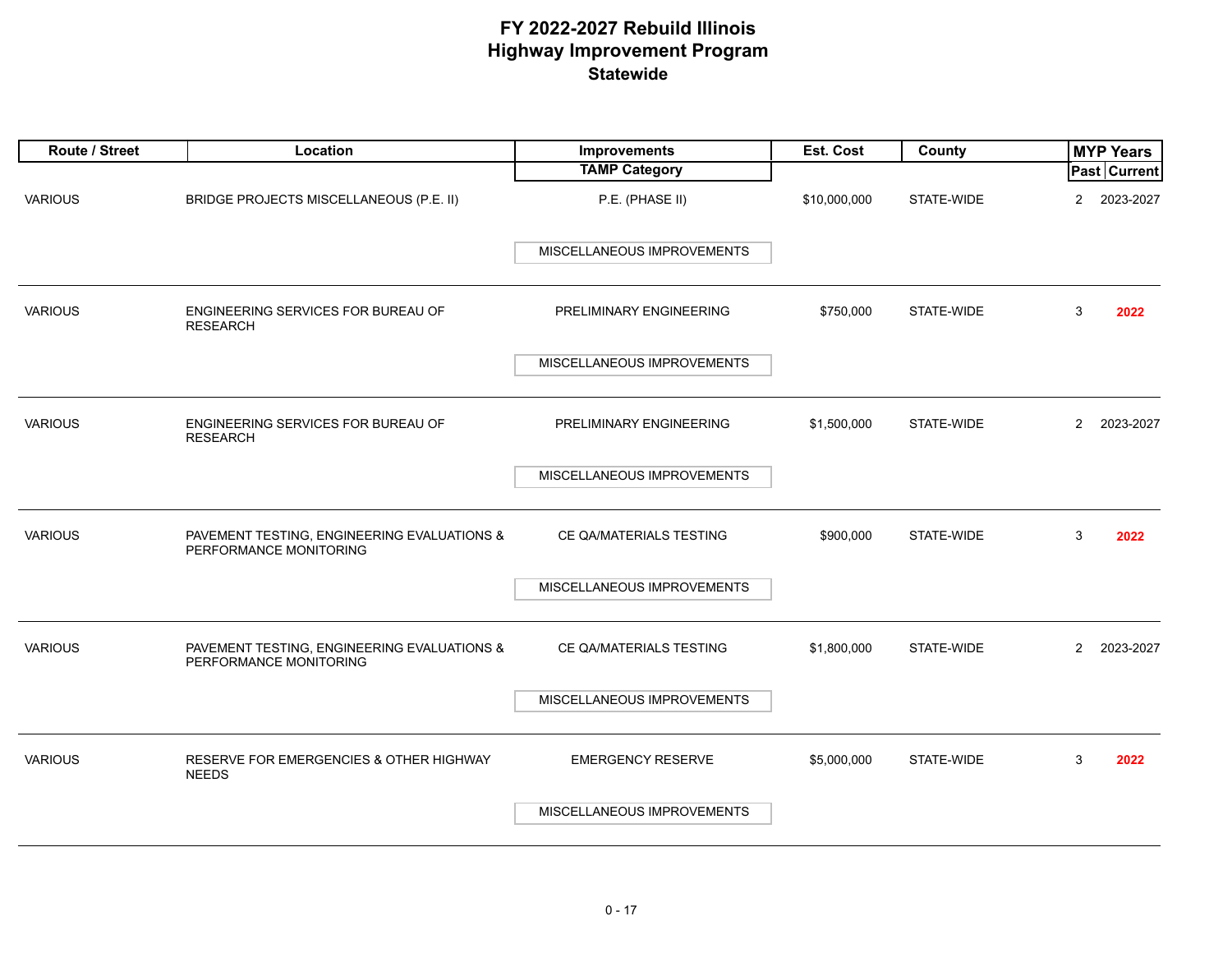| Route / Street | Location                                                | Improvements                             | Est. Cost     | County     | <b>MYP Years</b>         |
|----------------|---------------------------------------------------------|------------------------------------------|---------------|------------|--------------------------|
|                |                                                         | <b>TAMP Category</b>                     |               |            | Past Current             |
| <b>VARIOUS</b> | RESERVE FOR EMERGENCIES & OTHER HIGHWAY<br><b>NEEDS</b> | <b>EMERGENCY RESERVE</b>                 | \$15,000,000  | STATE-WIDE | 2023-2027<br>3           |
|                |                                                         | MISCELLANEOUS IMPROVEMENTS               |               |            |                          |
|                |                                                         |                                          |               |            |                          |
| <b>VARIOUS</b> | CHANGE ORDER RESERVE                                    | <b>MISCELLANEOUS</b>                     | \$37,067,000  | STATE-WIDE | 3<br>2022                |
|                |                                                         | MISCELLANEOUS IMPROVEMENTS               |               |            |                          |
| <b>VARIOUS</b> | CHANGE ORDER RESERVE                                    | <b>MISCELLANEOUS</b>                     | \$518,977,000 | STATE-WIDE | 2023-2027<br>3           |
|                |                                                         | MISCELLANEOUS IMPROVEMENTS               |               |            |                          |
| <b>VARIOUS</b> | CONTRACT MAINTENANCE                                    | CONTRACT MAINTENANCE<br>STANDARD OVERLAY | \$44,500,000  | STATE-WIDE | 3<br>2022                |
|                |                                                         | MAINTENANCE - PAVEMENTS                  |               |            |                          |
| <b>VARIOUS</b> | CONTRACT MAINTENANCE                                    | CONTRACT MAINTENANCE<br>STANDARD OVERLAY | \$89,000,000  | STATE-WIDE | 2023-2027<br>$2^{\circ}$ |
|                |                                                         | MAINTENANCE - PAVEMENTS                  |               |            |                          |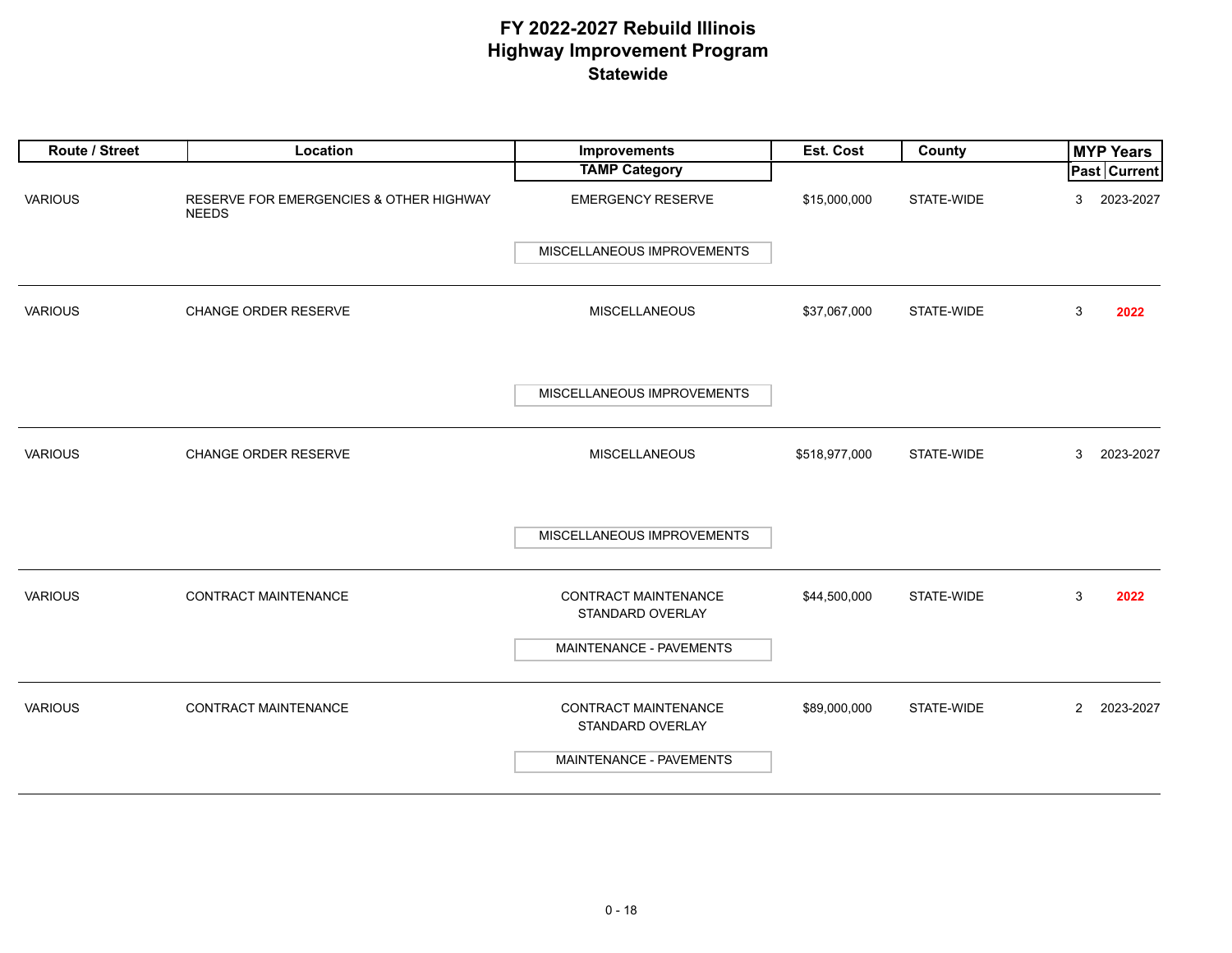| Route / Street | Location                                               | Improvements               | Est. Cost     | County     |                | <b>MYP Years</b> |
|----------------|--------------------------------------------------------|----------------------------|---------------|------------|----------------|------------------|
|                |                                                        | <b>TAMP Category</b>       |               |            |                | Past Current     |
| <b>VARIOUS</b> | ADDITIONAL LOCAL STATE APPROPRIATION                   | MISCELLANEOUS PROJECTS     | \$10,089,000  |            | $\overline{2}$ | 2022             |
|                |                                                        | MISCELLANEOUS IMPROVEMENTS |               |            |                |                  |
| <b>VARIOUS</b> | ADDITIONAL LOCAL STATE APPROPRIATION                   | MISCELLANEOUS PROJECTS     | \$150,000,000 |            | $\overline{2}$ | 2023-2027        |
|                |                                                        | MISCELLANEOUS IMPROVEMENTS |               |            |                |                  |
| <b>VARIOUS</b> | HIGHWAY SAFETY IMPROVEMENT PROGRAM<br>PROJECTS (LOCAL) | SAFETY IMPROVEMENTS        | \$21,192,000  | STATE-WIDE | 3              | 2022             |
|                |                                                        | MISCELLANEOUS IMPROVEMENTS |               |            |                |                  |
| <b>VARIOUS</b> | HIGHWAY SAFETY IMPROVEMENT PROGRAM<br>PROJECTS (LOCAL) | SAFETY IMPROVEMENTS        | \$55,262,000  | STATE-WIDE | 3              | 2023-2027        |
|                |                                                        | MISCELLANEOUS IMPROVEMENTS |               |            |                |                  |
| <b>VARIOUS</b> | <b>ENHANCEMENT PROJECTS (LOCAL)</b>                    | MISCELLANEOUS PROJECTS     | \$82,718,000  | STATE-WIDE | 3              | 2022             |
|                |                                                        | MISCELLANEOUS IMPROVEMENTS |               |            |                |                  |
| <b>VARIOUS</b> | ENHANCEMENT PROJECTS (LOCAL)                           | MISCELLANEOUS PROJECTS     | \$248,154,000 | STATE-WIDE | 3              | 2023-2027        |
|                |                                                        | MISCELLANEOUS IMPROVEMENTS |               |            |                |                  |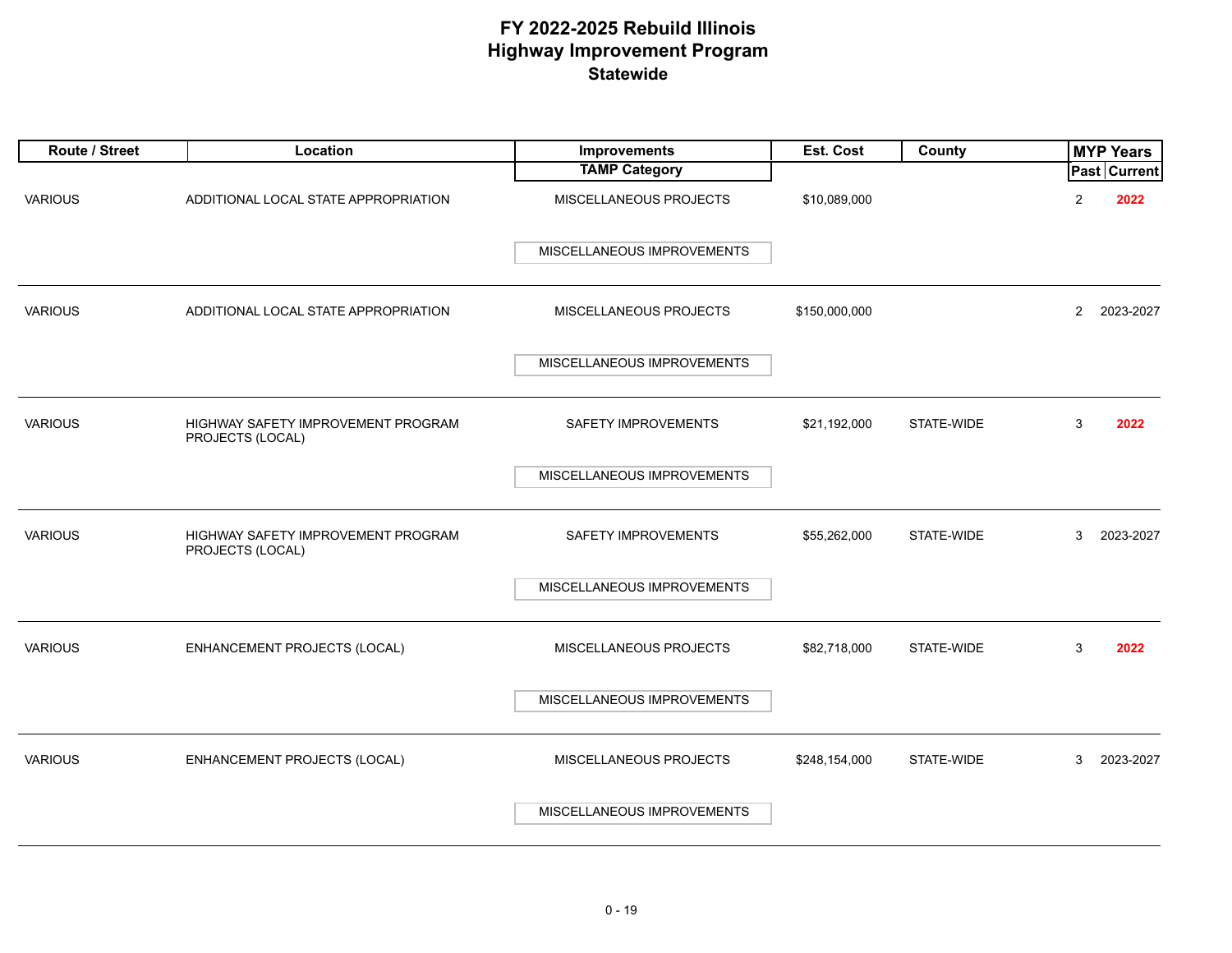| Route / Street | Location                       | Improvements                      | Est. Cost    | County     |   | <b>MYP Years</b>    |
|----------------|--------------------------------|-----------------------------------|--------------|------------|---|---------------------|
|                |                                | <b>TAMP Category</b>              |              |            |   | <b>Past Current</b> |
| <b>VARIOUS</b> | SAFE ROUTES TO SCHOOLS PROGRAM | <b>MISCELLANEOUS</b>              | \$3,000,000  | STATE-WIDE | 3 | 2022                |
|                |                                | MISCELLANEOUS IMPROVEMENTS        |              |            |   |                     |
| <b>VARIOUS</b> | SAFE ROUTES TO SCHOOLS PROGRAM | <b>MISCELLANEOUS</b>              | \$9,000,000  | STATE-WIDE | 3 | 2023-2027           |
|                |                                | MISCELLANEOUS IMPROVEMENTS        |              |            |   |                     |
| <b>VARIOUS</b> | STATE PARK PROJECTS            | <b>PAVING</b>                     | \$5,400,000  | STATE-WIDE | 3 | 2022                |
|                |                                | MISCELLANEOUS IMPROVEMENTS        |              |            |   |                     |
| <b>VARIOUS</b> | STATE PARK PROJECTS            | <b>PAVING</b>                     | \$16,200,000 | STATE-WIDE | 3 | 2023-2027           |
|                |                                | MISCELLANEOUS IMPROVEMENTS        |              |            |   |                     |
| <b>VARIOUS</b> | STATE PARK PROJECTS            | P.E. (PHASE I)<br>P.E. (PHASE II) | \$600,000    | STATE-WIDE | 3 | 2022                |
|                |                                | MISCELLANEOUS IMPROVEMENTS        |              |            |   |                     |
| <b>VARIOUS</b> | STATE PARK PROJECTS            | P.E. (PHASE I)<br>P.E. (PHASE II) | \$1,800,000  | STATE-WIDE | 3 | 2023-2027           |
|                |                                | MISCELLANEOUS IMPROVEMENTS        |              |            |   |                     |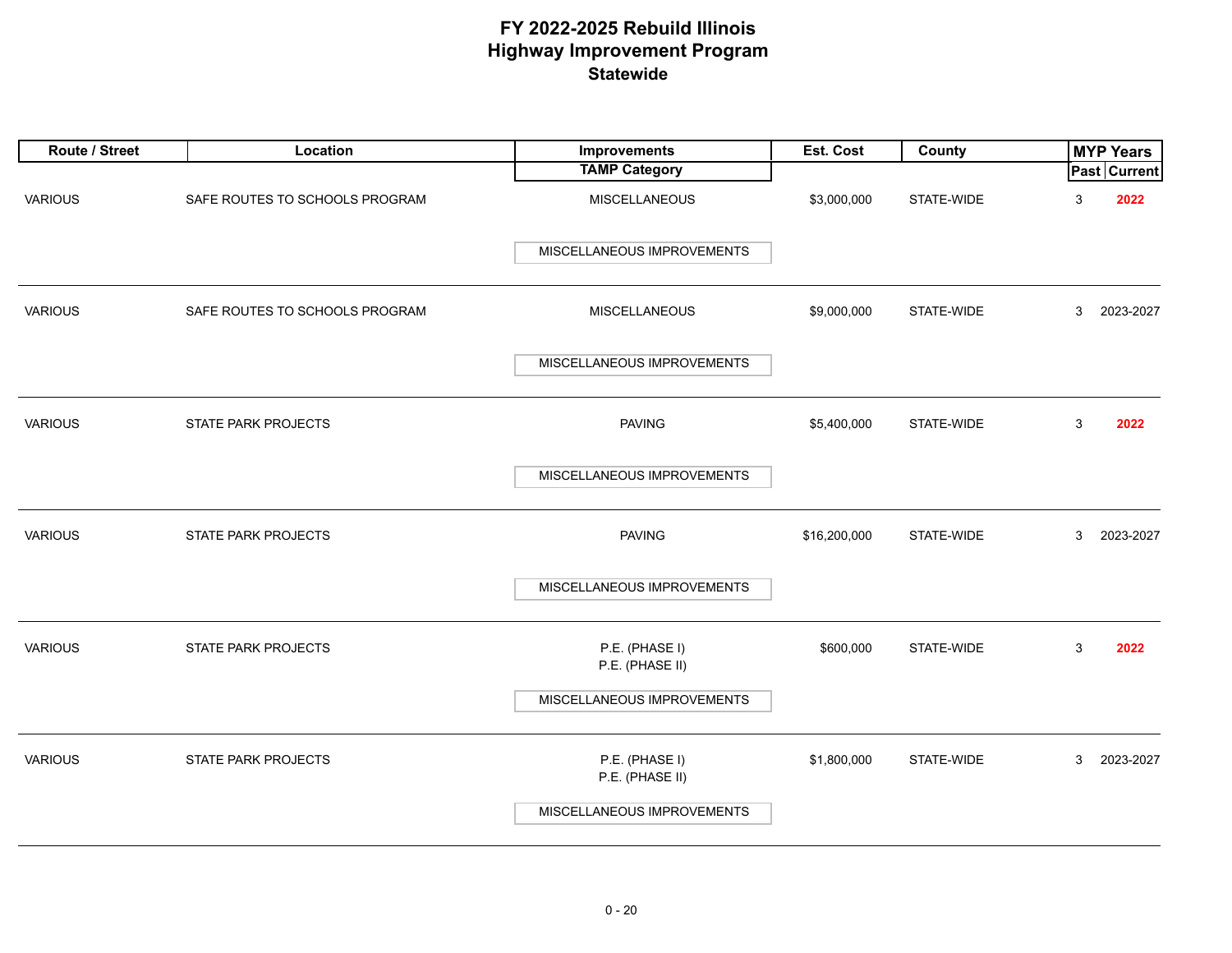| Route / Street | Location                                                  | Improvements               | Est. Cost    | County     |                | <b>MYP Years</b>    |
|----------------|-----------------------------------------------------------|----------------------------|--------------|------------|----------------|---------------------|
|                |                                                           | <b>TAMP Category</b>       |              |            |                | <b>Past Current</b> |
| <b>VARIOUS</b> | HIGHWAY-RAILROAD CROSSINGS (LOCAL)                        | RR CROSSING IMPROVEMENT    | \$6,896,000  | STATE-WIDE | 3              | 2022                |
|                |                                                           | MISCELLANEOUS IMPROVEMENTS |              |            |                |                     |
| <b>VARIOUS</b> | HIGHWAY-RAILROAD CROSSINGS (LOCAL)                        | RR CROSSING IMPROVEMENT    | \$20,832,000 | STATE-WIDE | 3              | 2023-2027           |
|                |                                                           | MISCELLANEOUS IMPROVEMENTS |              |            |                |                     |
| <b>VARIOUS</b> | LOCAL TRUCK ACCESS ROUTE PROGRAM (TARP)                   | MISCELLANEOUS              | \$7,000,000  | STATE-WIDE | 3              | 2022                |
|                |                                                           | REHABILITATION - PAVEMENTS |              |            |                |                     |
| <b>VARIOUS</b> | LOCAL TRUCK ACCESS ROUTE PROGRAM (TARP)                   | <b>MISCELLANEOUS</b>       | \$21,000,000 | STATE-WIDE | 3              | 2023-2027           |
|                |                                                           | REHABILITATION - PAVEMENTS |              |            |                |                     |
| <b>VARIOUS</b> | BLR&S MANUAL UPDATE & VARIOUS ENGINEERING<br><b>TASKS</b> | PRELIMINARY ENGINEERING    | \$500,000    | STATE-WIDE | 2              | 2022                |
|                |                                                           | MISCELLANEOUS IMPROVEMENTS |              |            |                |                     |
| <b>VARIOUS</b> | BLR&S MANUAL UPDATE & VARIOUS ENGINEERING<br><b>TASKS</b> | PRELIMINARY ENGINEERING    | \$1,500,000  | STATE-WIDE | $\overline{2}$ | 2023-2027           |
|                |                                                           | MISCELLANEOUS IMPROVEMENTS |              |            |                |                     |